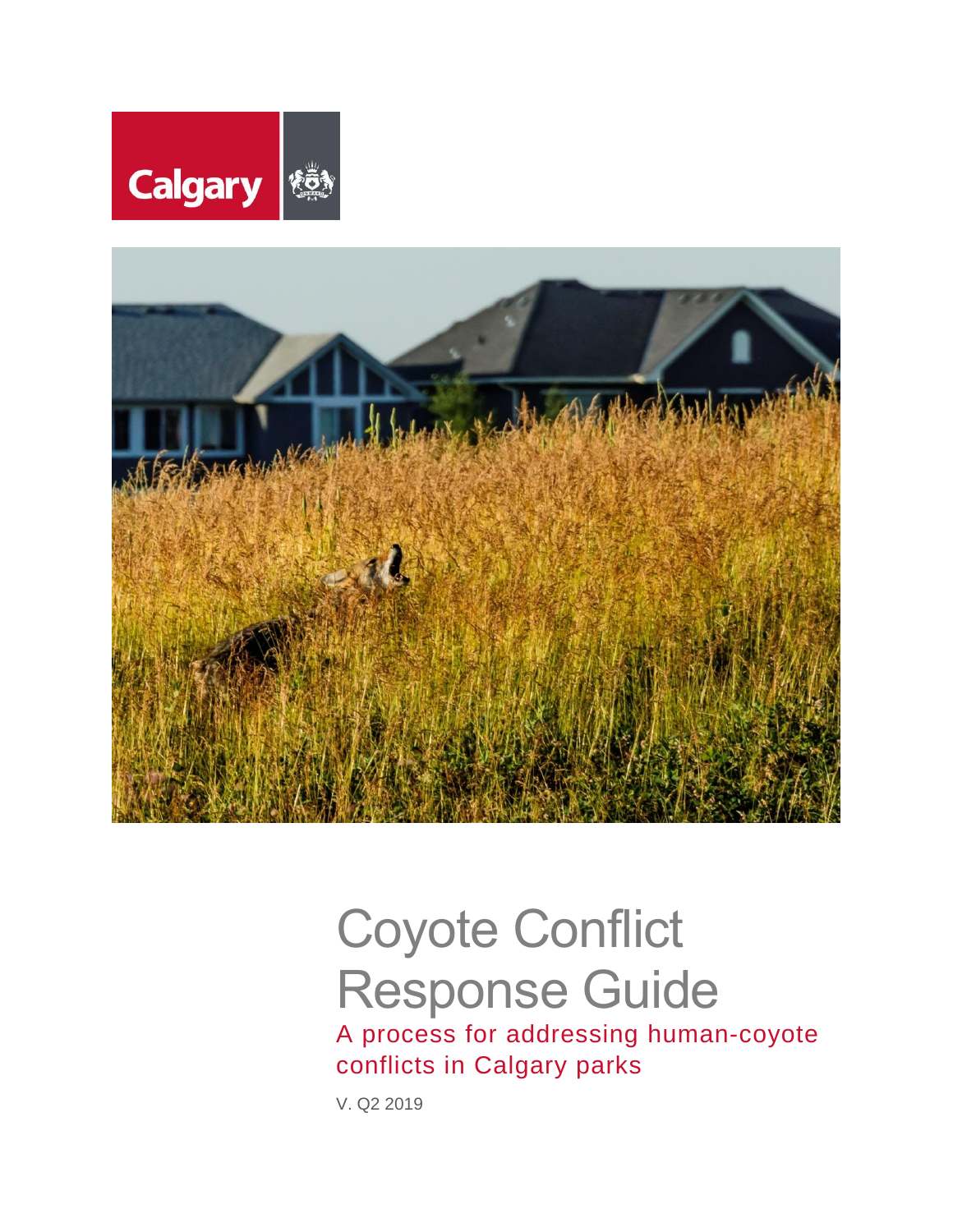# <span id="page-1-0"></span>**Publication information**

| Title:       | Coyote Conflict Response Guide: a process for addressing human-coyote<br>conflicts in Calgary parks.                                                                                                                                                                                                                                |
|--------------|-------------------------------------------------------------------------------------------------------------------------------------------------------------------------------------------------------------------------------------------------------------------------------------------------------------------------------------|
| Intent:      | This document guides City of Calgary Parks staff and/or its contractors in<br>managing human-coyote conflict on land that is stewarded by Calgary<br>Parks. This guide establishes a consistent and appropriate non-<br>emergency response to human-coyote conflict reports received by The<br>City and occurring in Calgary parks. |
| Prepared by: | The City of Calgary, Calgary Parks, Urban Conservation, Conservation<br>Policy                                                                                                                                                                                                                                                      |
| Version:     | Q <sub>2</sub> 2019                                                                                                                                                                                                                                                                                                                 |
| Information: | Corporate Call Centre: 3-1-1 (within Calgary)                                                                                                                                                                                                                                                                                       |

<span id="page-1-1"></span>**Copyright**

Copyright © The City of Calgary 2018. No part of this work may be reproduced by any means without written permission from The City of Calgary.

**---**

# <span id="page-1-2"></span>**Terms of use**

This guide is presented as accurate and complete as of the date indicated above. Use of this document does not absolve any user from the obligation to exercise their professional judgment and to follow good practice under Canada's legislative framework. Should any user have questions regarding the content of this report, the user is advised to seek clarification from the lead of Urban Conservation, Calgary Parks.

# <span id="page-1-3"></span>**Revision notice**

Date of review Description

*Cover photograph by City of Calgary staff.*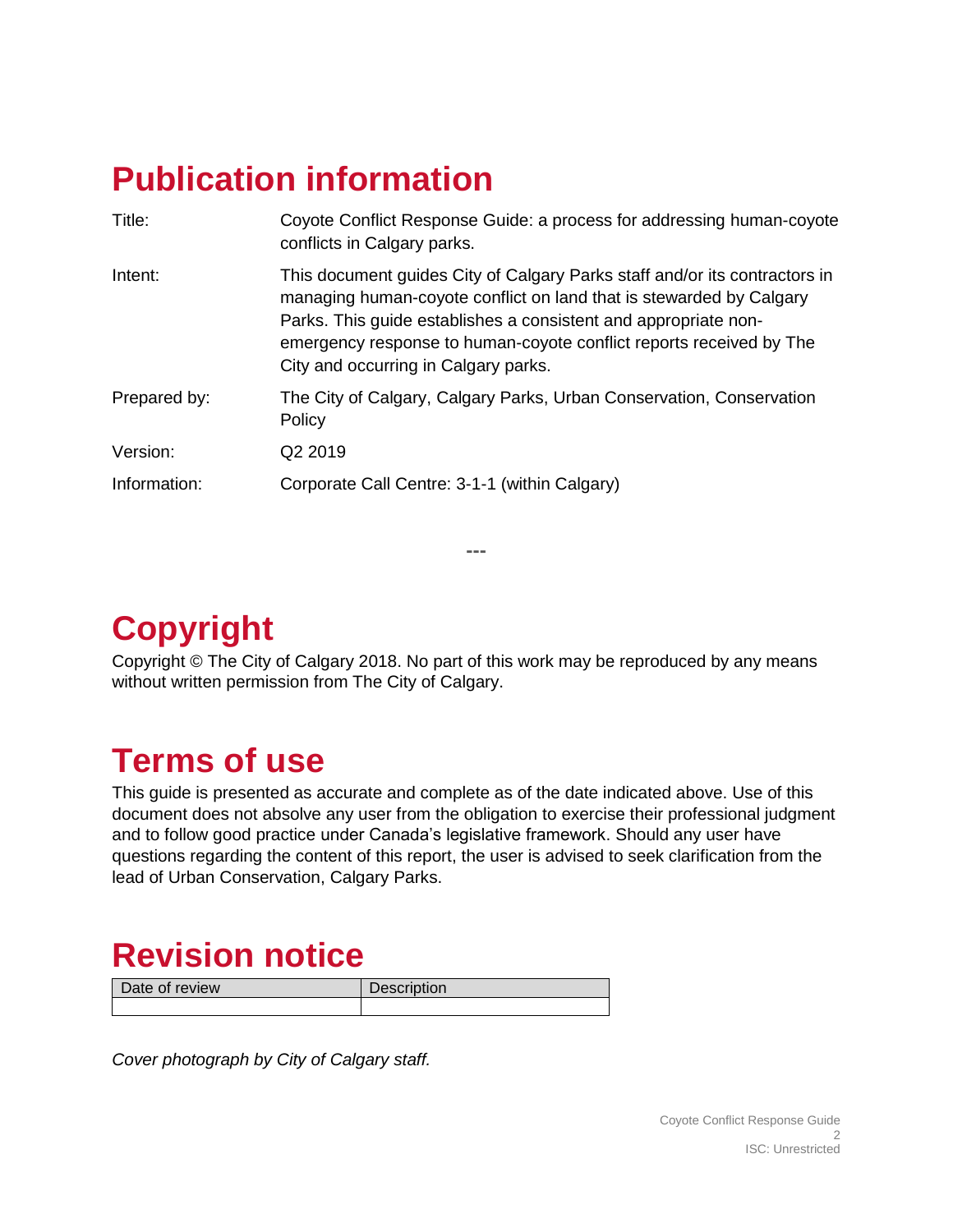# **Table of Contents**

| 1 <sup>1</sup>                                          |  |
|---------------------------------------------------------|--|
| A)                                                      |  |
| B)                                                      |  |
| C)                                                      |  |
| 2.                                                      |  |
| 3.                                                      |  |
|                                                         |  |
|                                                         |  |
|                                                         |  |
|                                                         |  |
|                                                         |  |
|                                                         |  |
| APPENDIX D - FORTHCOMING APPENDICES TO THIS DOCUMENT 33 |  |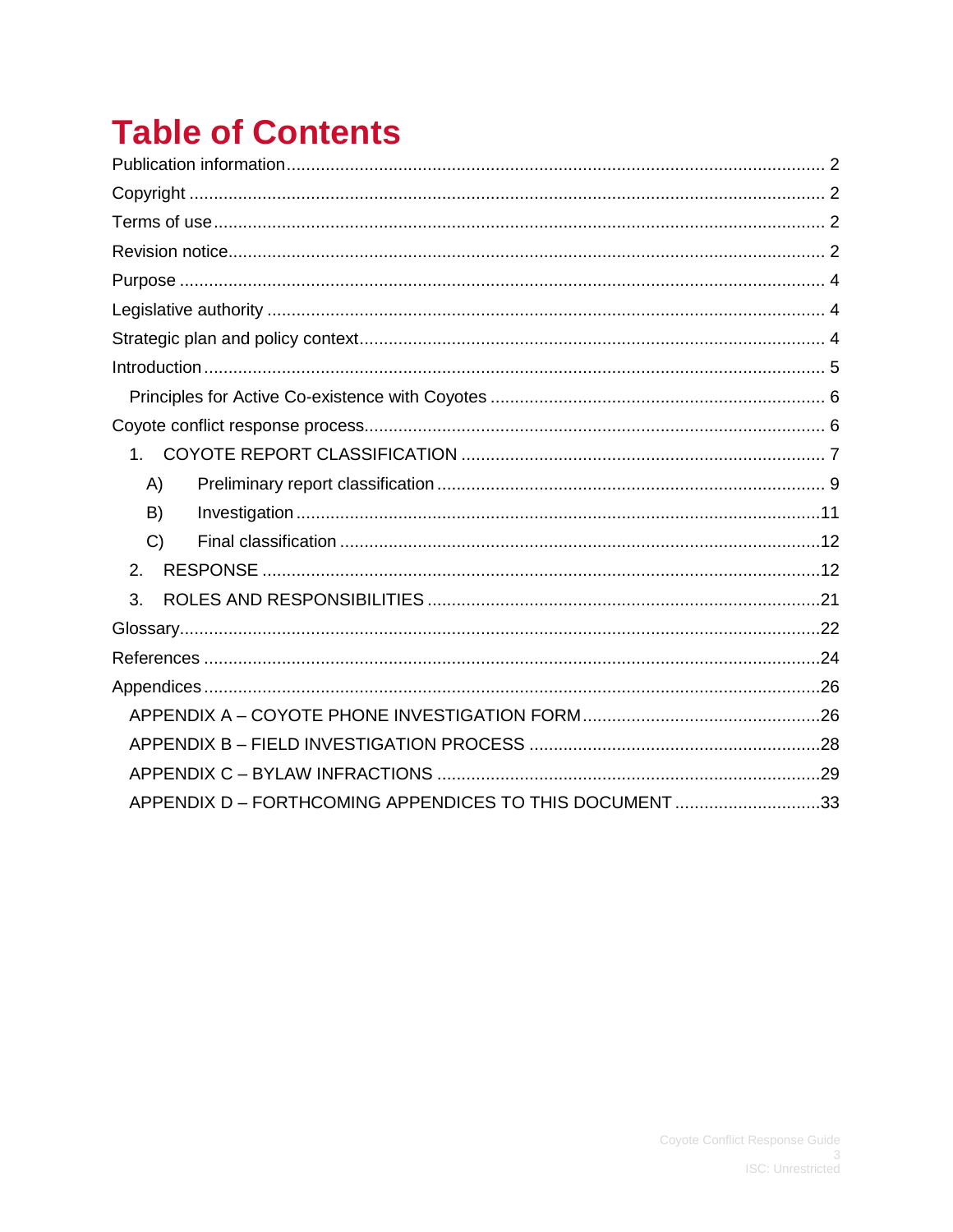# <span id="page-3-0"></span>**Purpose**

This guide provides Calgary Park staff and/or its wildlife management contractors with an effective and informed response process for non-emergency human-coyote conflict reports received through The City of Calgary's 311 system or by other means. This document instructs City Parks staff how to classify the coyote activity described in a report, and outlines the level of response required to address the coyote activity.

In the event of an emergency report regarding coyotes where there is an immediate threat to public safety that requires an immediate response, the report is received and handled by 911 dispatch. An emergency response is outside the scope of this guide.

Currently this guide applies to City land managed by Calgary Parks. The intent is to evaluate the efficacy of this guide (Appendix D) and, if it is successful, expand its scope to all City-owned land. Thus this guide is a living document and its processes and appendices may be updated as appropriate.

# <span id="page-3-1"></span>**Legislative authority**

Natural resources, including wildlife, fall under the Provincial sphere of jurisdiction. The management of coyotes is regulated by Alberta's *Agricultural Pests Act*, RSA 2000 c A-8 and associated *Pest and Nuisance Control Regulation*. Within this legislation, coyotes are declared a nuisance. Under the *Act*, an owner or occupant of land may "prevent the establishment of, control or destroy a nuisance on land the owner owns, or occupier occupies" (Province of Alberta 2000). Thus The City of Calgary's role in coyote management is as a landowner on Cityowned land; it does not have authority to manage coyotes on private land.

Though declared a nuisance under Alberta's *Agricultural Pests Act*, coyotes are considered wildlife under Alberta's *Wildlife Act*, RSA 2000 c W-10 (Province of Alberta 2000); they are an important part of Calgary's ecosystems and the biodiversity of Calgary park land. This designation affects how coyote dens may be managed, which has implications for potential responses to human-coyote conflicts and the processes provided within this guide.

### <span id="page-3-2"></span>**Strategic plan and policy context**

This guide is aligned with Calgary's *Our BiodiverCity* strategic plan (The City of Calgary Parks 2015) and associated Biodiversity Policy (CSPS037), approved by City Council in March 2015 (The City of Calgary 2015). The strategic plan's principles of integration and ecological literacy drive the approach taken in this guide.

Integration – The City of Calgary works with communities and businesses to build neighbourhoods that support local biodiversity conservation, healthy ecological processes and provide equitable access to nature.

Ecological literacy – The City of Calgary supports the conservation and appreciation of biodiversity by cultivating knowledge and understanding about ecological processes, personal stewardship actions and Calgary's natural heritage.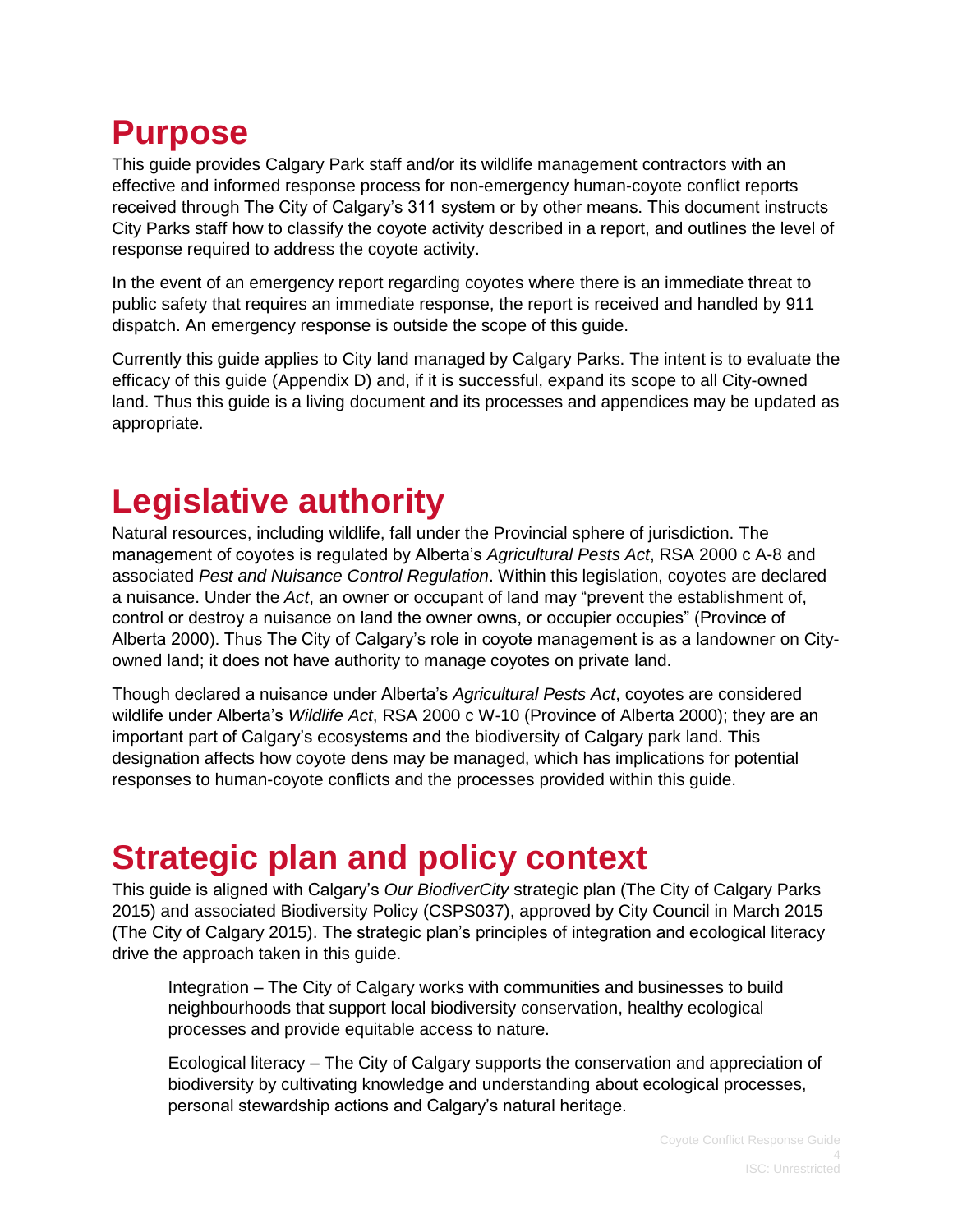Further, the Biodiversity Policy includes the following commitment and procedure that provides the mandate to develop this guide:

Commitment – Plan and manage Calgary parks and open space as a connected network of habitats and wildlife movement corridors, with the aim of reducing roadway collision threats and related human-urban wildlife conflict.

Procedure – Integrate with wildlife, plants and natural heritage: Conserve lands and waters that are critical in retaining essential local ecosystem function, structure, quality and resilience, while ensuring appropriate access and use.

### <span id="page-4-0"></span>**Introduction**

Coyotes (*Canis latrans*) are a natural part of Calgary's ecosystem and their ability to adapt has helped them thrive in urban environments (Alexander and Quinn 2011; Poessel *et al.* 2013). They play an important role in the healthy function of urban ecosystems by helping to regulate populations of various species including white tailed deer (*Odocoileus virginianus*), Canada geese (*Branta canadensis*), rabbits and rodents.

In general, coyotes can live in close proximity to humans with little conflict (Gehrt *et al.* 2009, Poessel *et al.* 2013). However, in many municipalities across North America, human-coyote conflict has become an emerging issue. As a result, various municipalities have created a coyote management plan (Baker and Timm 1998, Timm and Baker 2007, Alexander and Quinn 2011, Poessel *et al.* 2013).

An effective coyote response plan must consider both public safety and the benefits of having a healthy predator population to aid ecosystem balance (Alberta Government 2016). A common element throughout the scientific literature and municipalities' management plans is that to reduce human-coyote conflict, education and proactive management is required (Baker 2007, Worcester and Boelens 2007, Alexander and Quinn 2011, Lukasik and Alexander 2011, Poessel *et al.* 2013).

This response guide is based on scientific literature and best management practices recommended by wildlife researchers and employed by other urban jurisdictions across North America (City of Calabasas (n.d), City & County of Denver 2009, City of Torrance (n.d.), The Humane Society of the United States (n.d.), and Town of Superior 2014). It includes a variety of management tools including communication, citizen and coyote behaviour modification and response(s) to human-coyote conflict.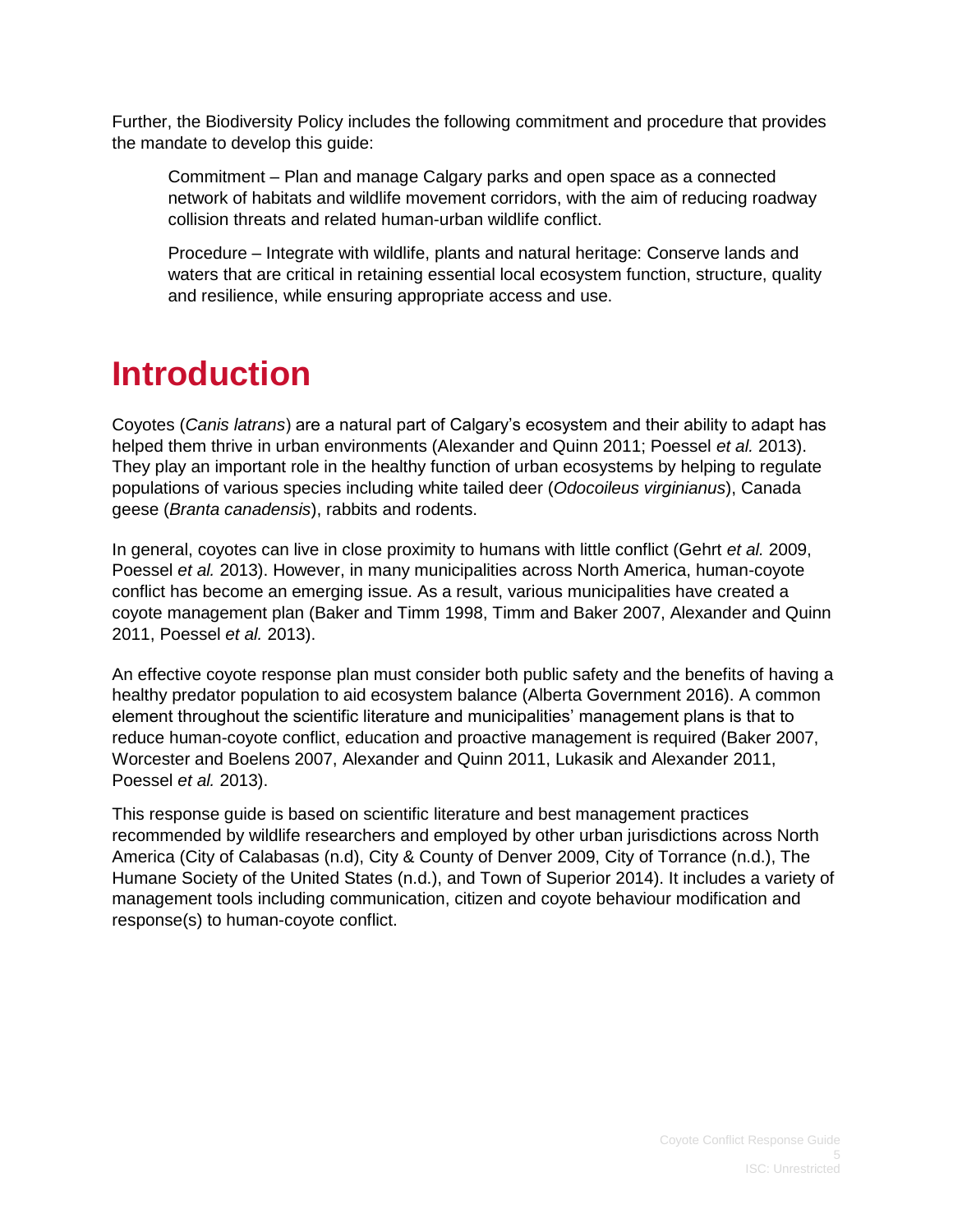### <span id="page-5-0"></span>**Principles for Active Co-existence with Coyotes**

As per the Biodiversity Policy (The City of Calgary 2015), The City's goal is for citizens and coyotes to co-exist whenever possible. The City's principles for co-existence are:

- Human safety and their pets is a priority;
- Wildlife and their habitat is important to the citizens of Calgary and to Calgary's biodiversity and urban ecosystems;
- Coyotes serve an important role in Calgary's ecosystem by helping to control populations of deer, rodents and other prey;
- Calgarians have a key role to play in minimizing human-coyote conflict;
- Minimizing human-coyote conflict must address problematic behaviours of both the coyote (e.g., aggression towards people and pets) and humans (e.g., intentionally or unintentionally feeding coyotes, not removing pet feces from parks or yards, improper garbage disposal, etc.) that contribute to conflict;
- Public education and communication are essential to co-existence with coyotes;
- Coyote conflict management practices are based on an understanding of their biology and urban ecology;
- Non-selective coyote removals are not effective for reducing coyote populations or preventing human-coyote conflicts;
- The City seeks an emphasis on non-lethal coyote management techniques; and
- Lethal removal of a coyote is an option if it is deemed necessary; it should be selective and aimed at specific individuals whose undesirable behaviour cannot be changed by other methods.

### <span id="page-5-1"></span>**Coyote conflict response process**

This document is intended to provide a step-by-step process to assist City staff and approved wildlife management contractors to respond to human-coyote conflict on land stewarded by Calgary Parks. The process starts with a human-coyote interaction that is reported by a citizen(s) to The City of Calgary (The City), and The City classifying the report based on an investigation. The investigation informs a response based on the report's classification. Finally the response is evaluated using adaptive management techniques to ensure success (Figure 1).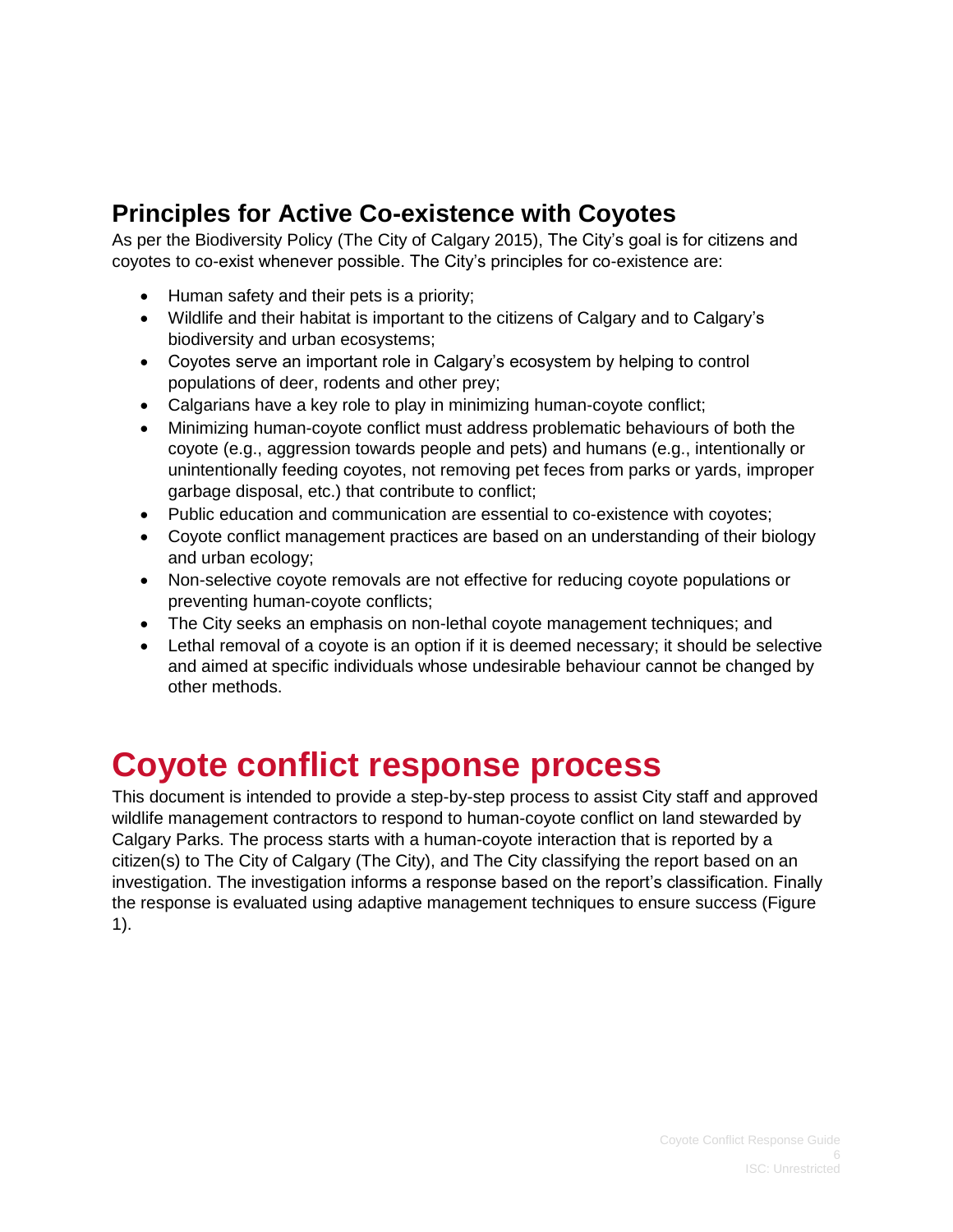

**Figure 1. Overall coyote response process, including citizens' and The City of Calgary's roles. Human-coyote interactions may include any observations of coyote activity or human-coyote conflicts. Evaluation methods are forthcoming (see Appendix D).**

This guide is not intended to provide prescriptive responses; it guides an outcomes-based process intended to provide direction and rationale for The City's response. The guide provides direction on the following:

- 1. Coyote report classification process
- 2. Response decision process
- 3. Roles and responsibilities

These three actions are described below.

### <span id="page-6-0"></span>**1. COYOTE REPORT CLASSIFICATION**

This section describes the classification process for coyote reports received by The City. Coyote reports are classified as either Observation, Conflict, or Sick/injured (Table 1). An Observation is further classified as a Sign, Sighting, or Encounter; a Conflict is further classified as an Incident, Pet-Attack, or Human-Attack (Table 2). This classification system forms the framework for determining whether human-coyote interactions require further investigation or response.

| <b>Broad</b><br><b>Classification</b> | <b>Definition</b>                                                                                                                                                                                                                                                          |
|---------------------------------------|----------------------------------------------------------------------------------------------------------------------------------------------------------------------------------------------------------------------------------------------------------------------------|
| <b>Observation</b>                    | A broad coyote report classification where there was no interaction, or where a<br>coyote's presence did not result in a conflict between a human and/or pet and a<br>coyote, and includes the finer classifications of sign, sighting, and encounter.                     |
| <b>Conflict</b>                       | A broad coyote report classification that describes an interaction between a<br>human and/or pet and a coyote that caused harm or where there was a<br>potential/perception of harm, and includes the finer classifications of incident, pet-<br>attack, and human-attack. |
| <b>Sick/Injured</b>                   | Coyote appears lethargic, indifferent or aggressive. Shows signs of scaroptic<br>mange (hair loss). Injured coyotes are often seen limping.                                                                                                                                |

|  |  |  | Table 1. Broad classification of a coyote report |  |  |  |  |
|--|--|--|--------------------------------------------------|--|--|--|--|
|--|--|--|--------------------------------------------------|--|--|--|--|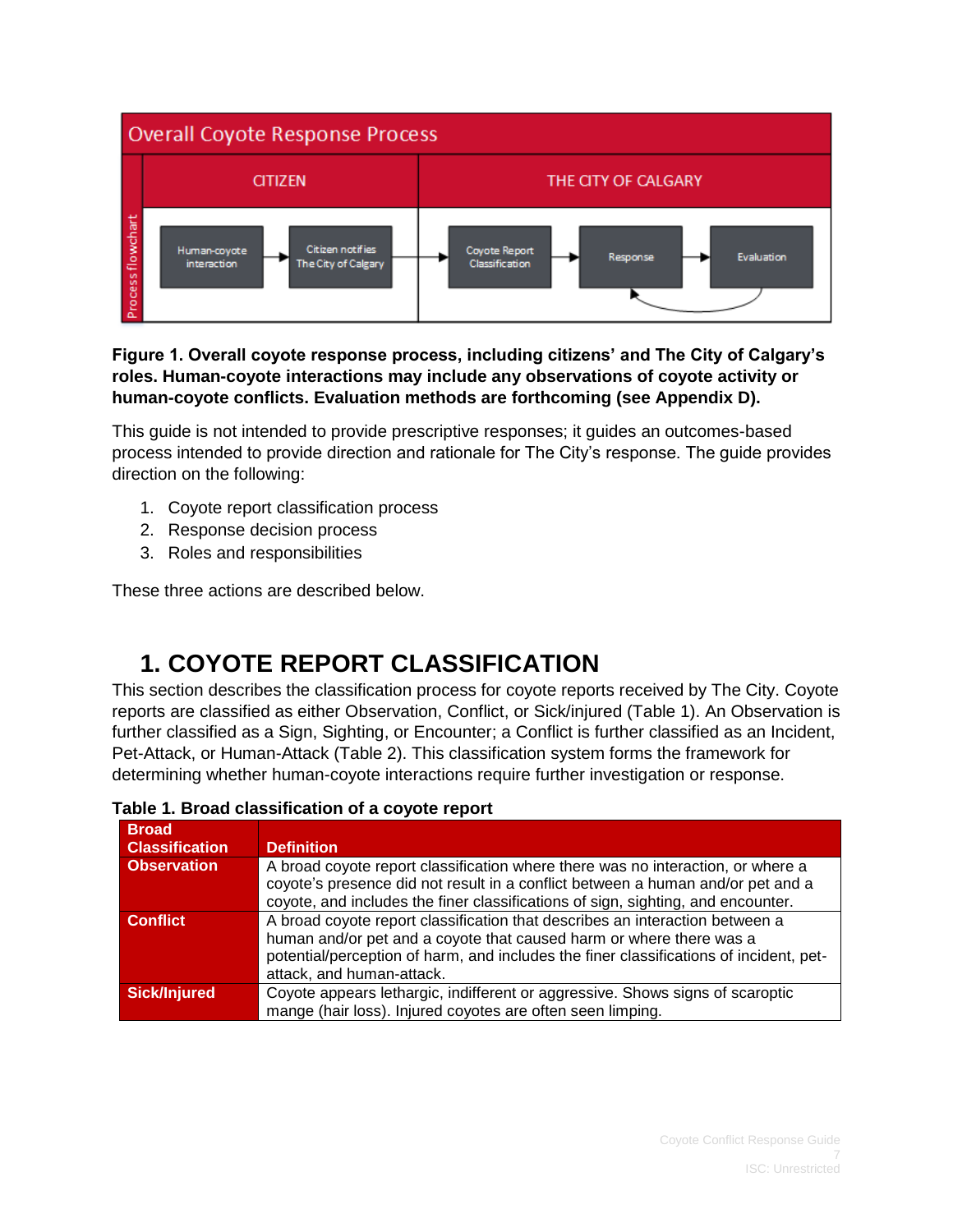| <b>Broad</b><br><b>Classification</b> | <b>Fine</b><br><b>Classification</b> | <b>Definition</b>                                                   |
|---------------------------------------|--------------------------------------|---------------------------------------------------------------------|
| <b>Observation</b>                    | Sign                                 | The act of noticing or taking note of tracks, scat or vocalizations |
|                                       |                                      | that indicate activity of coyote(s) in an area.                     |
|                                       | Sighting                             | A visual observation of a coyote(s).                                |
|                                       | Encounter                            | An interaction between a human and a coyote that is without         |
|                                       |                                      | incident.                                                           |
| <b>Conflict</b>                       | Incident                             | A conflict between a human and a coyote where a coyote              |
|                                       |                                      | exhibited behaviour creating an uncomfortable situation for the     |
|                                       |                                      | human; includes baring teeth, growling, snarling, stalking a        |
|                                       |                                      | human or crouching as if to attack a human.                         |
|                                       | Pet-Attack                           | Domestic pet is attacked by a coyote (either injured or killed).    |
|                                       | Human-Attack                         | A conflict that involves physical contact between a covote and a    |
|                                       |                                      | human; a human is injured or killed by a coyote.                    |
| Sick/Injured                          | N/A                                  |                                                                     |

### **Table 2. Classification of a coyote report (adapted from Poessel** *et al.* **2013)**

The classification process involves three major steps (Figure 2):

- A) Preliminary report classification;
- B) Investigation; and
- C) Final classification.

Preliminary report classification is based on the description of the event as reported by the citizen. The investigation process confirms or modifies the preliminary classification, which results in a final classification for the report. This final classification determines The City's response. For some response types, a finer classification (i.e., Incident vs. Pet-Attack vs. Human-Attack for Conflicts) is used to determine the response (see Section 2. Response).

The following sections align with the alphanumerical steps illustrated in Figure 2, with each step further described below. At certain steps, the report response coordinator (see Section 3 Roles and responsibilities) is required to choose between two different options. These steps are indicated with a  $\triangleright$  symbol. After each choice the words *go to section* are written. The report response coordinator then skips ahead to that section, ignoring the sections in between. If there is no prompt to go to another section, the report response coordinator continues to the next section in the guide.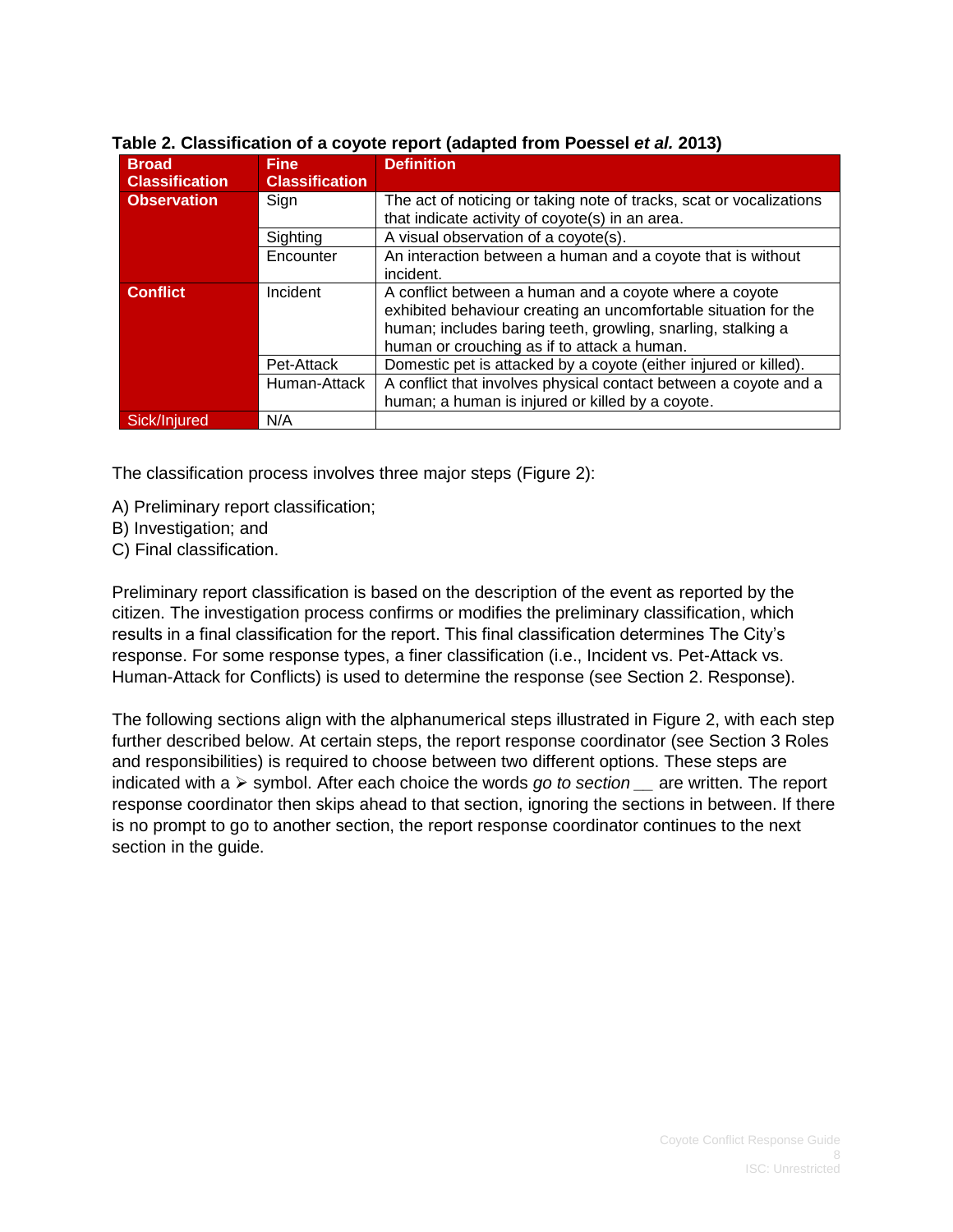

**Figure 2: Flow chart for classifying Coyote Reports. \*Sick is an abbreviation for sick/injured.** 

### <span id="page-8-0"></span>**A) Preliminary report classification**

The preliminary report classification process involves both the perspective of the citizen describing and submitting a coyote report to The City, and a classification of the report by Calgary Parks staff based on a standardized classification system (Table 1). This provides the basis for further investigation of the coyote report, as necessary.

### **A1) City notified**

Citizens can report coyote activity to The City via: 311, 911, Calgary Police Service nonemergency line, personal accounts, media and social media. These reports also include a variety of useful information including, but not limited to, the date, time and location of the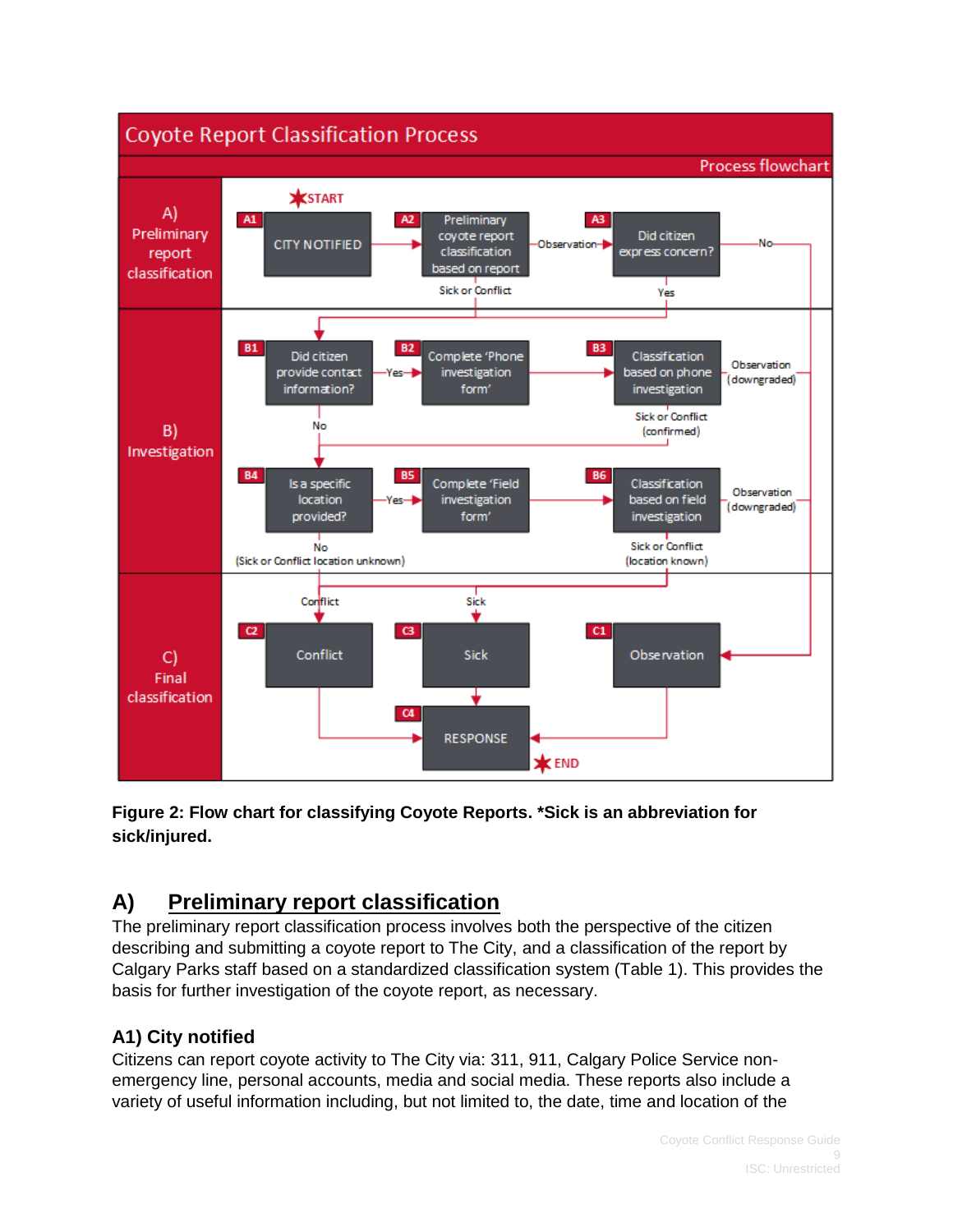incident. It also includes a description of the event as reported by the citizen submitting the report.

### **A2) Preliminary coyote report classification**

Calgary Parks staff review a coyote report after it is received. Reports should be checked daily if possible, and must be checked within five business days. Training is required for City staff to check the reports in the 311 system to review coyote reports. Training can be received from the Calgary Parks Web/311 Coordinator.

During the report review, preliminary classification begins (see Figure 2, step A2). Reports may be classified as either Observations or Conflicts based on the report's description, following the classification definitions in Table 1 and Table 2. In this step of the process the report is only classified into the broad classification of Observation or Conflict (Table 1).

Reports from 311 have an initial categorization, while reports from other sources may not have any initial categorization and the information provided can vary. The following sections describe how to make a preliminary classification for both types of reports.

### *Reports from 311*

Reports received by a Customer Service Representative (CSR) through 311 are initially assigned to one of seven classifications (normal, aggressive, sick/injured, den/nest, scavenging garbage, protecting young, and other) built into the existing 311 system. These seven types are only used in the existing 311 reporting system and are consistent across most wildlife reports; they simplify the process for 311 CSRs who are not experts on coyote behaviour and reduce the potential for misclassification of the report in the initial stages.

During classification, 311 report comments must also be made. If the behaviour reported in the comments do not match the initial categorization given by the CSR, the report may be classified based on the comments. If there is insufficient information to make a clear decision on the preliminary classification, the default preliminary classification is conflict; all conflicts are investigated and the report classification will be confirmed during that process.

- $\triangleright$  Coyotes that are categorized in 311 reports as normal, den/nest, scavenging garbage or other, are then assigned a preliminary classification as an Observation*, go to section A3.*
- $\triangleright$  Coyotes that are categorized in 311 as aggressive or protecting young are then assigned a preliminary classification as a Conflict, *go to section B1.*
- $\triangleright$  Coyotes that are categorized in 311 as Sick/injured, a phone investigation should be conducted to confirm if sick or injured, *go to section B1.*

### *Reports received outside of 311*

Reports that are received from outside of the 311 system should be classified based on the behaviour described within the report. If there is insufficient information to make a clear decision on the preliminary classification, the default preliminary classification is a conflict.

- If the report is classified as an Observation, *go to section A3.*
- If the report is classified as a Conflict, *go to section B1.*
- $\triangleright$  If the report is classified as Sick/injured, a phone investigation should be conducted to confirm, *go to section B1.*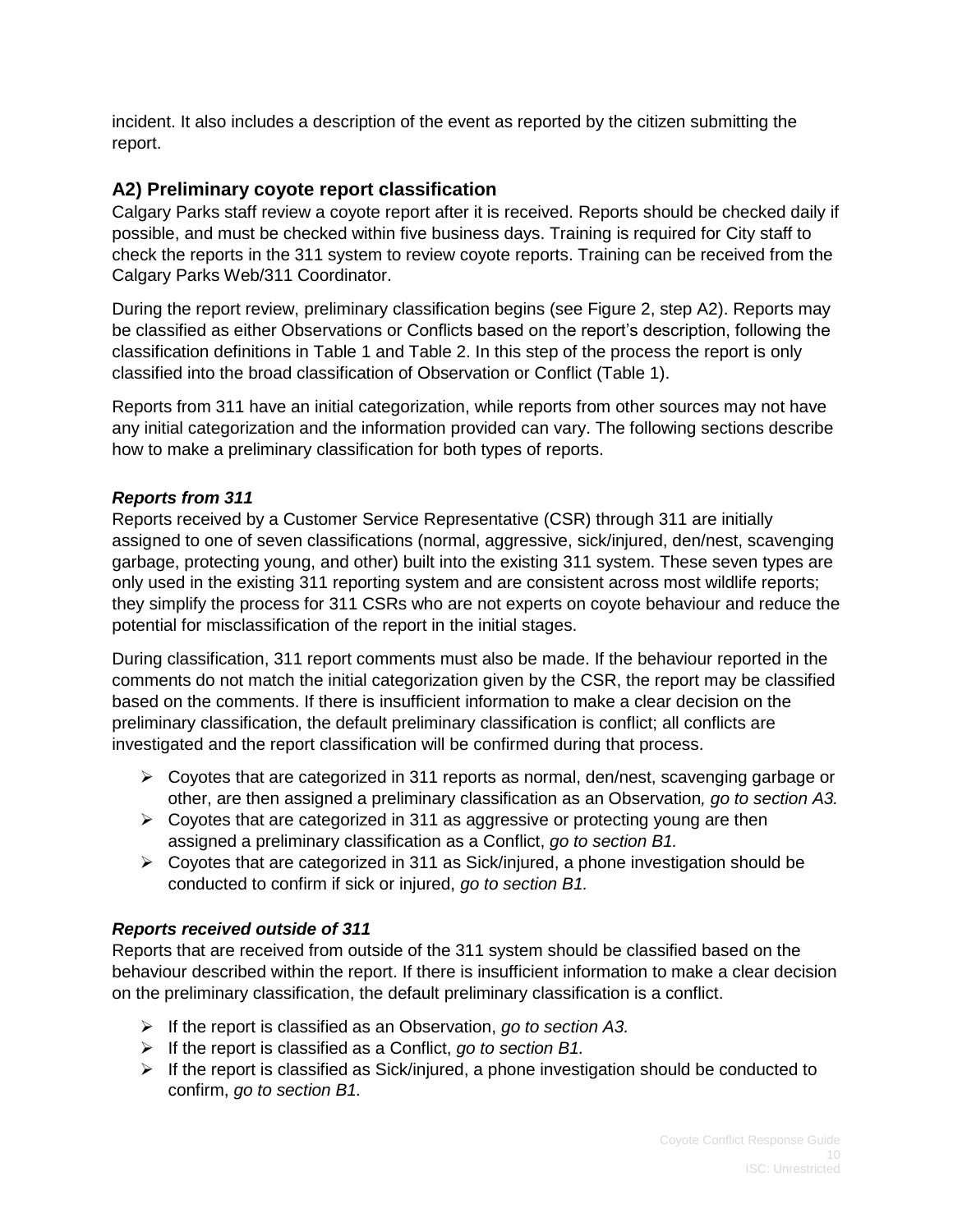### **A3) Did the citizen express concern?**

An observation report is not investigated unless a citizen expresses a concern in the report. Concerns could include, but not be limited to, coyotes seen in areas of concern like yards and school fields, coyotes being sighted in an area regularly, etc.).

 $\triangleright$  If the report is classified as an Observation and the citizen expresses concern, a phone investigation should occur to confirm the report*, go to section B1.* This will ensure that Conflicts (which are more serious) are not misclassified as Observations.

### <span id="page-10-0"></span>**B) Investigation**

The investigative process verifies reports, strengthens accurate classification and provides the specifics necessary to formulate the appropriate site-specific response; it includes a phone and/or field investigation (Figure 2). There are also opportunities to educate citizens while conducting the investigation by directing them to the Calgary.ca website, on which a search for coyotes turns up more information.

All reports are mapped by Calgary Parks staff to assess activity across the City. If an area is deemed as an area of high coyote activity due to the number of reports over a period of time, then a field investigation may be triggered, even if a Conflict has not occurred.

### **B1) Did the citizen provide contact information?**

- $\triangleright$  If the report is classified as either a Conflict or Observation with citizen concern, and a citizen left their phone number, *go to section B2.*
- If a citizen did not leave their phone number*, go to section B4.*

### **B2) Complete the "Phone Investigation Form"**

The City will contact the citizen via phone. During the phone call, a printed version of the investigation form (Appendix A) is completed.

Once completed, *go to section B3.*

### **B3) Classification based on phone investigation**

The response coordinator will look at the information provided in the phone investigation and confirm the classification based on the definitions in Table 1.

- If the coyote report is classified as a Conflict, *go to section B5*.
- If the coyote report is reclassified as an Observation*, go to section C1.*

### **B4) Is a specific location provided?**

If a report is classified as: i) a Conflict or; ii) as an Observation with a concerned citizen, and the citizen did not leave a name or number, a phone investigation is not possible.

- If phone investigation is not possible, *go to section C2.*
- $\triangleright$  If a specific location is provided (an address or specific directions so a location can be found in a park) a field investigation occurs, *go to section B5.*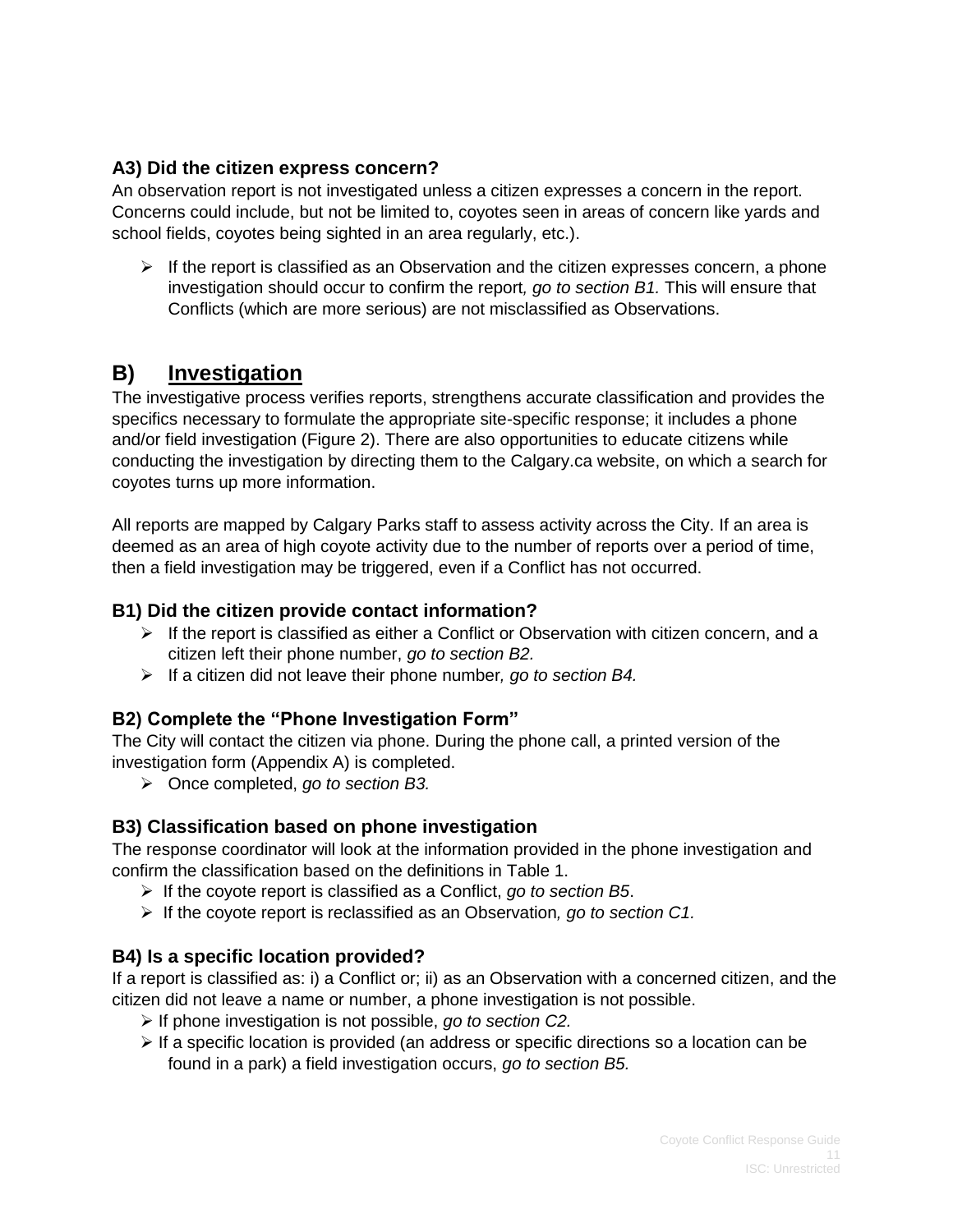### **B5) Complete Field Investigation Form**

Field investigations will follow the field investigation process (Appendix B). Investigations are conducted by Calgary Parks staff or The City's wildlife management contractor.

Complete the field investigation and *go to section B6.*

### **B6) Classification based on field investigation**

The City will look at the information provided in the field investigation and confirm the classification of Observation or Conflict based on Table 1.

- If the report is a Conflict, *go to section C2.*
- $\triangleright$  If the report is reclassified as an Observation, *go to section C1.*

### <span id="page-11-0"></span>**C) Final classification**

For the final classification, reports are further classified (Table 2) based on the information obtained through the classification process. These sub-classifications help to hone the response.

### **C1) Observation**

Based on the information provided during the investigation process, observation reports are classified as Sign, Sighting, or Encounter (Table 1).

For reports that are classified as Observations, *go to section C3.*

### **C2) Conflict**

Based on the information provided during the investigation process, conflict reports are classified as Incident, Pet-attack or Human-attack (Table 1).

Once this has been completed, *go to section C3.*

### **C3) Response**

For responses see the response section (Section 2). This process will determine the response type based on the specific situation and location.

### <span id="page-11-1"></span>**2. RESPONSE**

The possible responses to a coyote report based on its classification are outlined in Table 3. How to apply the response according to the classification is described in Table 4. Once the classification type (e.g. Incident) has been determined through the investigation process, the report response coordinator will now have a list of potential responses (Table 3). The report response coordinator will then go to Table 4, and look up each potential response. Table 4 provides information for each response on: 1) when to use the response; 2) how to use the response, and 3) considerations for each response, based on the final classification.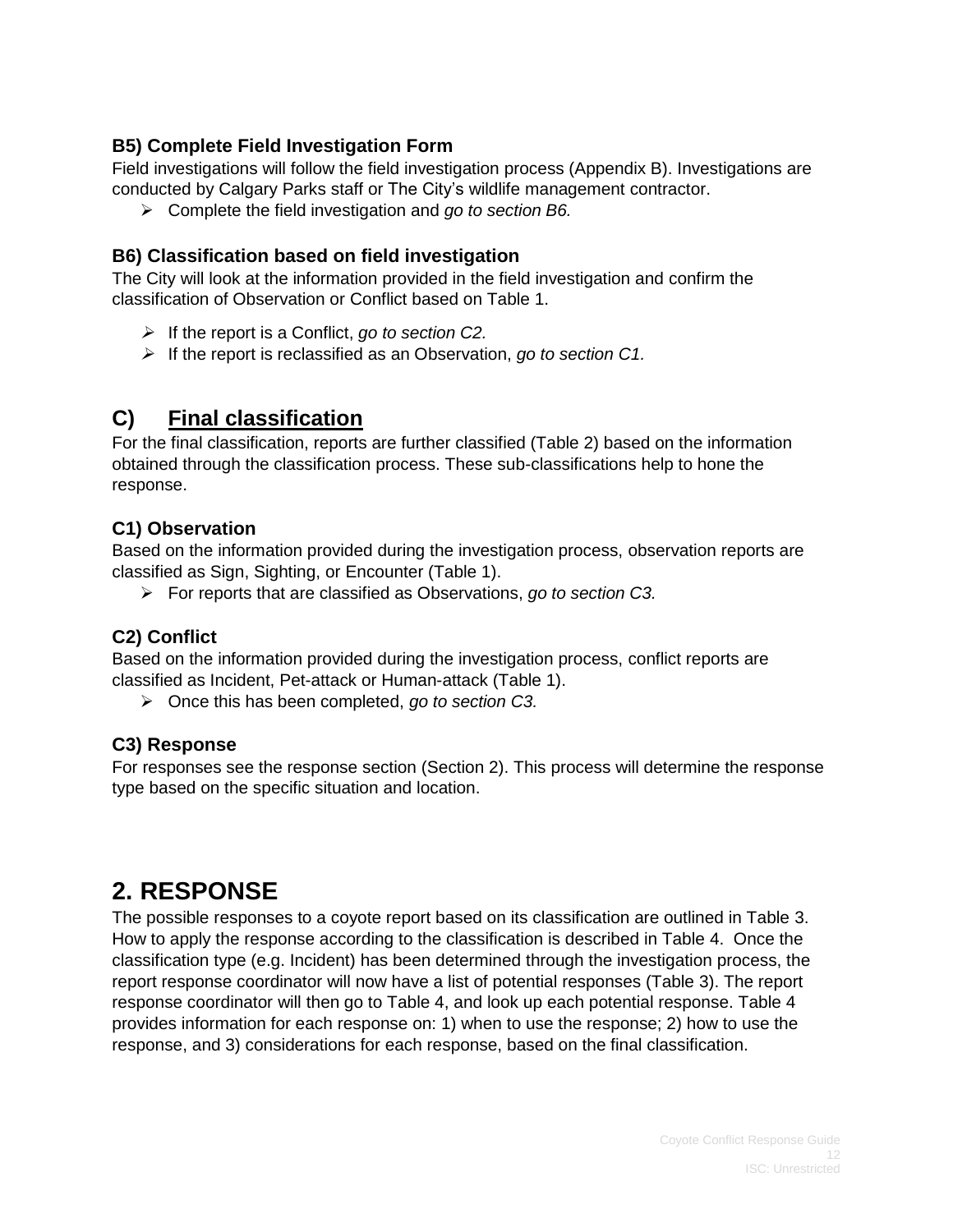Coyote reports that are classified as an **Observation** have only communication as a response. This guide only includes the communication that is provided during the investigation process. A communication strategy is forthcoming (Appendix D).

Coyote reports that are classified as a **Conflict** are more complex than those classified as observations and thus have a wider variety of potential responses. Solutions to coyote conflicts must consider undesirable behaviours of both the coyote and humans that contribute to the conflict.

For coyote reports that are classified as **Sick/injured**, confirm if the coyote is immobile. If coyote is immobile contact the Calgary Regional Office of Fish and Wildlife to help facilitate the response. If coyote is mobile and not a threat to public, no action is required.

It is not expected that each Conflict will require every response type. The chosen response(s) should target the underlying issues that were identified during the investigation process to alleviate the conflict; conflicts are situational and resolving a conflict may take multiple responses.

|                                  |                    | <b>Classification</b> |              |                 |                       |                         |                                     |  |  |
|----------------------------------|--------------------|-----------------------|--------------|-----------------|-----------------------|-------------------------|-------------------------------------|--|--|
|                                  | <b>Observation</b> |                       |              | <b>Conflict</b> |                       |                         | <b>Sick/</b><br>injured             |  |  |
| <b>Possible responses</b>        | Sign               | Sighting              | Encounter    | Incident        | Pet-<br><b>Attack</b> | Human-<br><b>Attack</b> | Sick/<br>injured<br>and<br>immoblie |  |  |
| <b>Communication</b>             | ✓                  | ✓                     | $\checkmark$ | ✓               | ✓                     | ✓                       | TBD*                                |  |  |
| <b>Removal of attractants</b>    |                    |                       |              |                 |                       | ✓                       |                                     |  |  |
| <b>Increase enforcement</b>      |                    |                       |              | ✓               |                       | ✓                       |                                     |  |  |
| <b>Hazing</b>                    |                    |                       |              |                 |                       |                         |                                     |  |  |
| <b>Pathway/park closure</b>      |                    |                       |              | ✓               |                       | ✓                       |                                     |  |  |
| <b>Lethal removal</b>            |                    |                       |              |                 |                       | ✓                       | TBD*                                |  |  |
| <b>Contact Fish and Wildlife</b> |                    |                       |              |                 |                       |                         | v                                   |  |  |

**Table 3 Response matrix based on classification of coyote reports**

\*TBD = Responses to be assisted by Fish and Wildlife.

The report response coordinator along with Calgary Parks will determine the appropriate response(s) to mitigate the issues that were described in the coyote report and during the investigation process.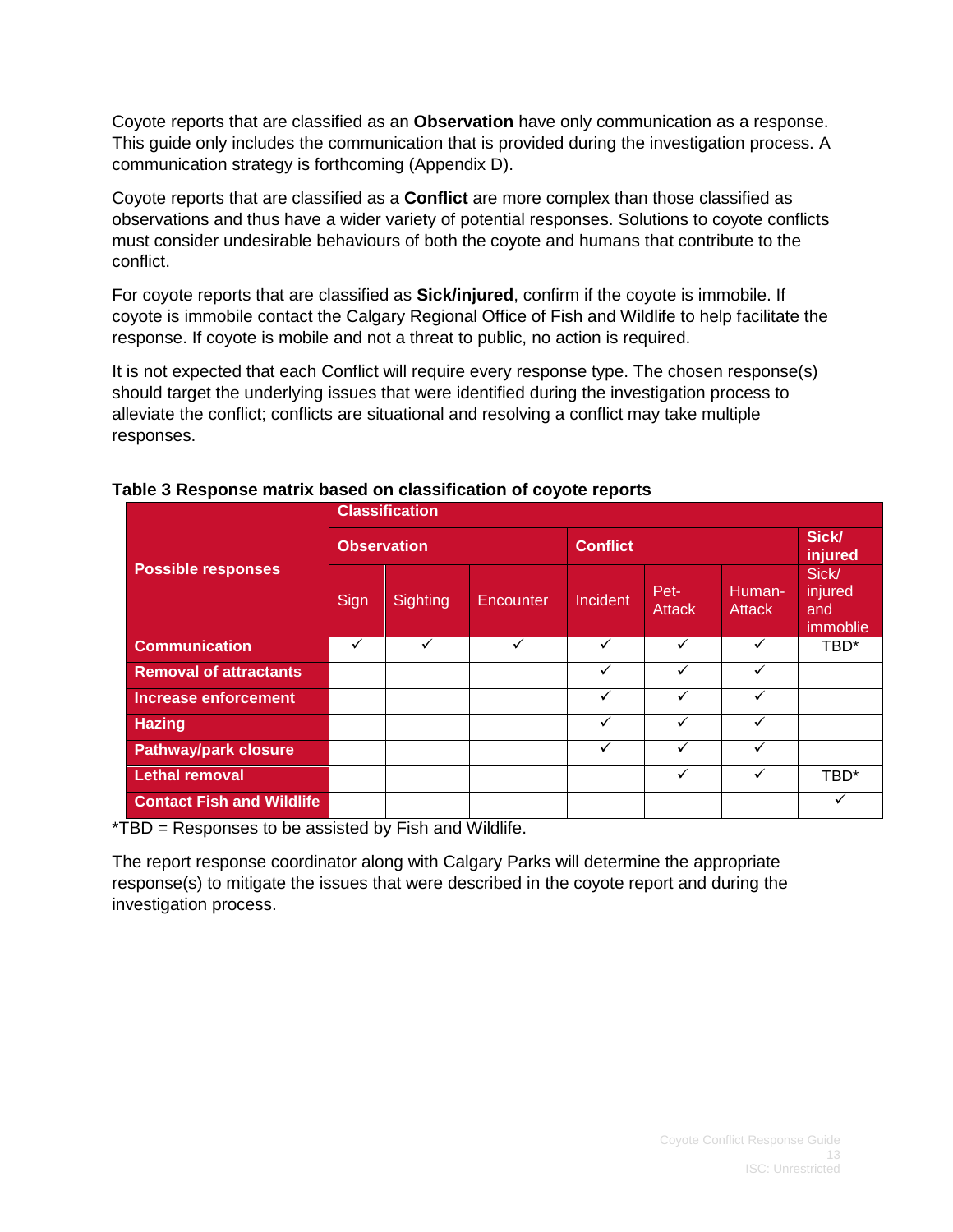| <b>Response Type</b>                    | <b>Applied to</b>                                                     | <b>Response Process</b>                                                                                                                                                                                                                                                                                 |                                                                                                                                                                                                                                                                                            |                                                                                                                                                                                                                                                                                                                                                                                                                                                                                                                                                                                                                                                                                      |  |  |  |
|-----------------------------------------|-----------------------------------------------------------------------|---------------------------------------------------------------------------------------------------------------------------------------------------------------------------------------------------------------------------------------------------------------------------------------------------------|--------------------------------------------------------------------------------------------------------------------------------------------------------------------------------------------------------------------------------------------------------------------------------------------|--------------------------------------------------------------------------------------------------------------------------------------------------------------------------------------------------------------------------------------------------------------------------------------------------------------------------------------------------------------------------------------------------------------------------------------------------------------------------------------------------------------------------------------------------------------------------------------------------------------------------------------------------------------------------------------|--|--|--|
|                                         | Coyote<br><b>Report</b><br><b>Classification</b>                      | <b>When</b>                                                                                                                                                                                                                                                                                             | <b>How</b>                                                                                                                                                                                                                                                                                 | <b>Considerations</b>                                                                                                                                                                                                                                                                                                                                                                                                                                                                                                                                                                                                                                                                |  |  |  |
| <b>Communication</b>                    | Observation<br>Sign<br>$\checkmark$<br>Sighting<br>Encounter          | Whenever there is an opportunity to<br>speak to a citizen.                                                                                                                                                                                                                                              | Direct citizens to website<br>(Calgary.ca – search coyotes).<br>Answer questions and provide<br>information using key messaging.                                                                                                                                                           | Use key messaging found on Calgary.ca (search coyotes)                                                                                                                                                                                                                                                                                                                                                                                                                                                                                                                                                                                                                               |  |  |  |
|                                         | Conflict<br>Incident<br>✓<br>Pet-attack<br>✓<br>Human-<br>✓<br>attack | During investigation process when<br>speaking with citizens.                                                                                                                                                                                                                                            | Direct citizens to website.                                                                                                                                                                                                                                                                | If during the investigative process a citizen raises question(s)<br>that staff cannot answer in the immediate moment, they will<br>take the citizen's information and respond back with an<br>answer in a timely manner.<br>Conversations with citizens should follow The City's key<br>messaging (which can be found on the website; additional<br>messaging may be within the communication plan which is<br>forthcoming (Appendix D).<br>Conversations with citizens will follow The City's Respectful<br>Workplace Policy HR-LR-001 (c).                                                                                                                                         |  |  |  |
| <b>Removal of</b><br><b>attractants</b> | Observation<br>Sign<br>✓<br>Sighting<br>✓<br>Encounter<br>✓           | Attractants should always be<br>addressed, because they are often<br>an underlying cause of conflict.<br>Without addressing them it is<br>unlikely that the issue will be<br>resolved.<br>Field investigation not likely to<br>occur; attractants identified by<br>citizens in report may be addressed. | The City can inform citizens about<br>removing attractants.<br>Citizen removes attractants if<br>feasible.<br>Close off access to dens that are<br>used by coyotes close to areas<br>frequented by citizens.<br>This also includes access to<br>culverts and under city<br>infrastructure. | Removal of naturally occurring attractants (e.g., water in<br>wetlands and rivers) is not likely feasible.<br>Removal of pet feces is the responsibility of the pet owner.<br>The City uses public education and enforcement to reduce<br>the amount of pet feces in parks.<br>For a dead animal that may attract coyotes:<br>• If a dead animal is found and it is identified as a<br>pet, Calgary Community Standards (CCS) should be<br>informed to determine if CCS needs to conduct an<br>investigation, and the remains are treated appropriately<br>• If a dead animal is found and it is identified as wildlife.<br>consideration should be taken to determine if removal is |  |  |  |

**Table 4. How to apply responses according to the final coyote report classification. The City in this table means staff or wildlife management contractors approved by The City as specified within each section.**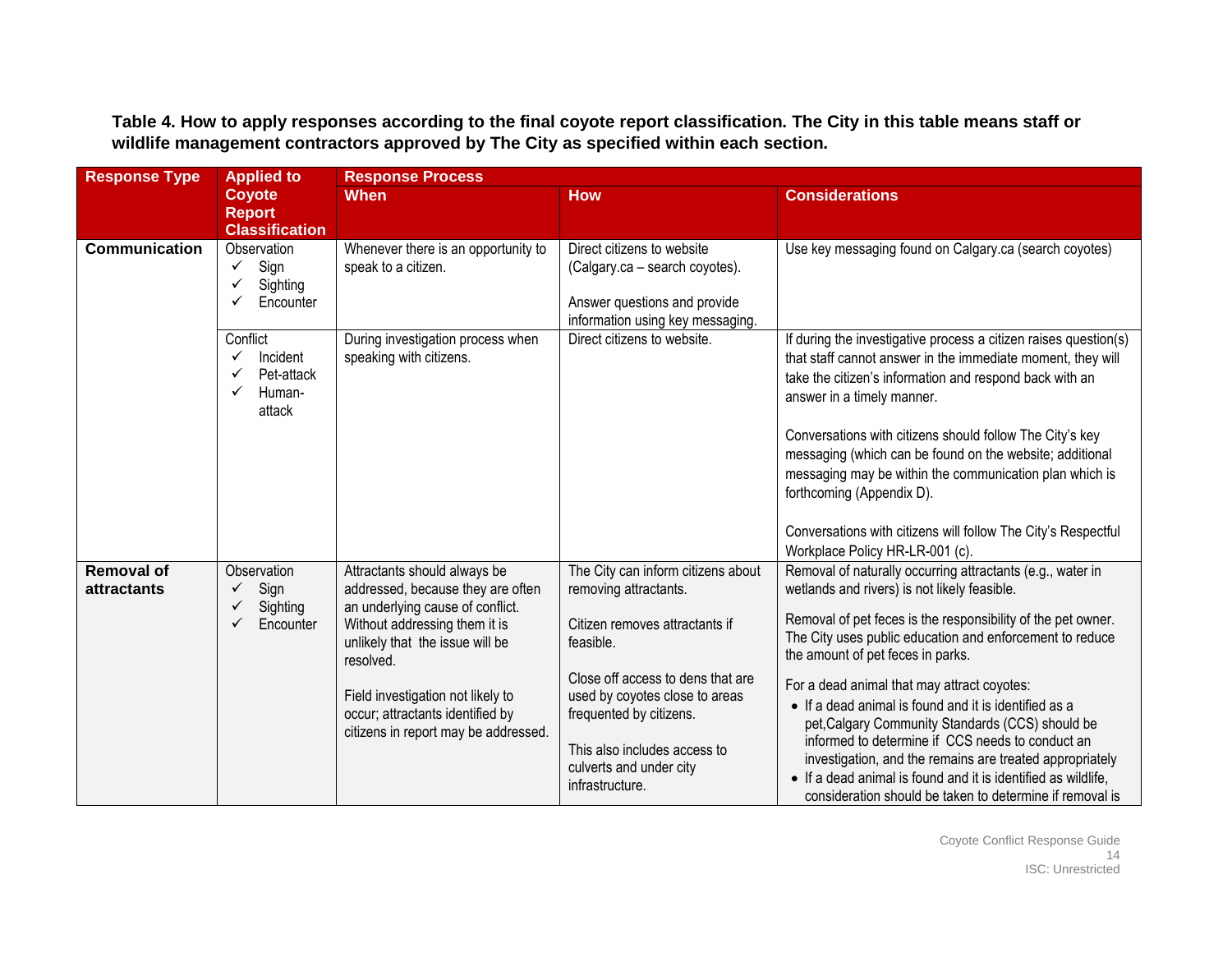| <b>Response Type</b> | <b>Applied to</b>                                                                           | <b>Response Process</b>                                                                                                                                                                                                                             |                                                                                                                                                                                                                                                                                                                                                                                                |                                                                                                                                                                                                                                                                                                                                                                                                                                                                                                                                                                                                                                                                                                                                                                                                                                                                                                                                                                                                                                                                                                                                                                                                                                                                                                                         |  |
|----------------------|---------------------------------------------------------------------------------------------|-----------------------------------------------------------------------------------------------------------------------------------------------------------------------------------------------------------------------------------------------------|------------------------------------------------------------------------------------------------------------------------------------------------------------------------------------------------------------------------------------------------------------------------------------------------------------------------------------------------------------------------------------------------|-------------------------------------------------------------------------------------------------------------------------------------------------------------------------------------------------------------------------------------------------------------------------------------------------------------------------------------------------------------------------------------------------------------------------------------------------------------------------------------------------------------------------------------------------------------------------------------------------------------------------------------------------------------------------------------------------------------------------------------------------------------------------------------------------------------------------------------------------------------------------------------------------------------------------------------------------------------------------------------------------------------------------------------------------------------------------------------------------------------------------------------------------------------------------------------------------------------------------------------------------------------------------------------------------------------------------|--|
|                      | <b>Coyote</b><br><b>Report</b>                                                              | <b>When</b>                                                                                                                                                                                                                                         | <b>How</b>                                                                                                                                                                                                                                                                                                                                                                                     | <b>Considerations</b>                                                                                                                                                                                                                                                                                                                                                                                                                                                                                                                                                                                                                                                                                                                                                                                                                                                                                                                                                                                                                                                                                                                                                                                                                                                                                                   |  |
|                      | <b>Classification</b>                                                                       |                                                                                                                                                                                                                                                     |                                                                                                                                                                                                                                                                                                                                                                                                |                                                                                                                                                                                                                                                                                                                                                                                                                                                                                                                                                                                                                                                                                                                                                                                                                                                                                                                                                                                                                                                                                                                                                                                                                                                                                                                         |  |
|                      | Conflict<br>$\checkmark$<br>Incident<br>$\checkmark$<br>Pet-attack<br>✓<br>Human-<br>attack | Attractants should always be<br>addressed, because they are often<br>an underlying cause of conflict.<br>Without addressing them it is<br>unlikely that issue will be resolved.<br>During the investigative process.<br>After final classification. | The City can inform citizens about<br>removing attractants.<br>Make notes of any attractants<br>including their location for<br>potential removal (field<br>investigation).<br>Remove attractants if feasible.<br>Close off access to dens that are<br>used by coyotes close to areas<br>frequented by citizens.<br>This also includes access to<br>culverts and under city<br>infrastructure. | the correct action. If the location of the carcass is not<br>causing public safety concerns it should be left on site.<br>• Any wildlife carcasses removed must be disposed of<br>appropriately and Provincial regulations must be followed.<br>For a den:<br>If the den is active, consult the Province to see if closure is<br>allowed and follow all Provincial regulations.<br>Removal of naturally occurring attractants (e.g., water in<br>wetlands and rivers) is not likely feasible.<br>Removal of pet feces is the responsibility of the pet owner.<br>The City uses public education and enforcement to reduce<br>the amount of pet feces in parks.<br>For a dead animal that may attract coyotes:<br>• If a dead animal is found and it is identified as a pet,<br>Calgary Community Standards (CCS) should be informed<br>to determine if CCS needs to conduct an investigation,<br>and the remains are treated appropriately<br>• If a dead animal is found and it is identified as wildlife,<br>consideration should be taken to determine if removal is<br>the correct action. If the location of the carcass is not<br>causing public safety concerns it should be left on site.<br>• Any wildlife carcasses removed must be disposed of<br>appropriately and Provincial regulations must be followed. |  |
|                      |                                                                                             |                                                                                                                                                                                                                                                     |                                                                                                                                                                                                                                                                                                                                                                                                | For a den:<br>• If the den is active, consult the Province to see if closure                                                                                                                                                                                                                                                                                                                                                                                                                                                                                                                                                                                                                                                                                                                                                                                                                                                                                                                                                                                                                                                                                                                                                                                                                                            |  |
| <b>Increase</b>      | Observation                                                                                 | N/A                                                                                                                                                                                                                                                 | N/A                                                                                                                                                                                                                                                                                                                                                                                            | is allowed and follow all Provincial regulations.<br>N/A                                                                                                                                                                                                                                                                                                                                                                                                                                                                                                                                                                                                                                                                                                                                                                                                                                                                                                                                                                                                                                                                                                                                                                                                                                                                |  |
| enforcement          | Sign<br>Sighting<br>✓<br>✓<br>Encounter                                                     |                                                                                                                                                                                                                                                     |                                                                                                                                                                                                                                                                                                                                                                                                |                                                                                                                                                                                                                                                                                                                                                                                                                                                                                                                                                                                                                                                                                                                                                                                                                                                                                                                                                                                                                                                                                                                                                                                                                                                                                                                         |  |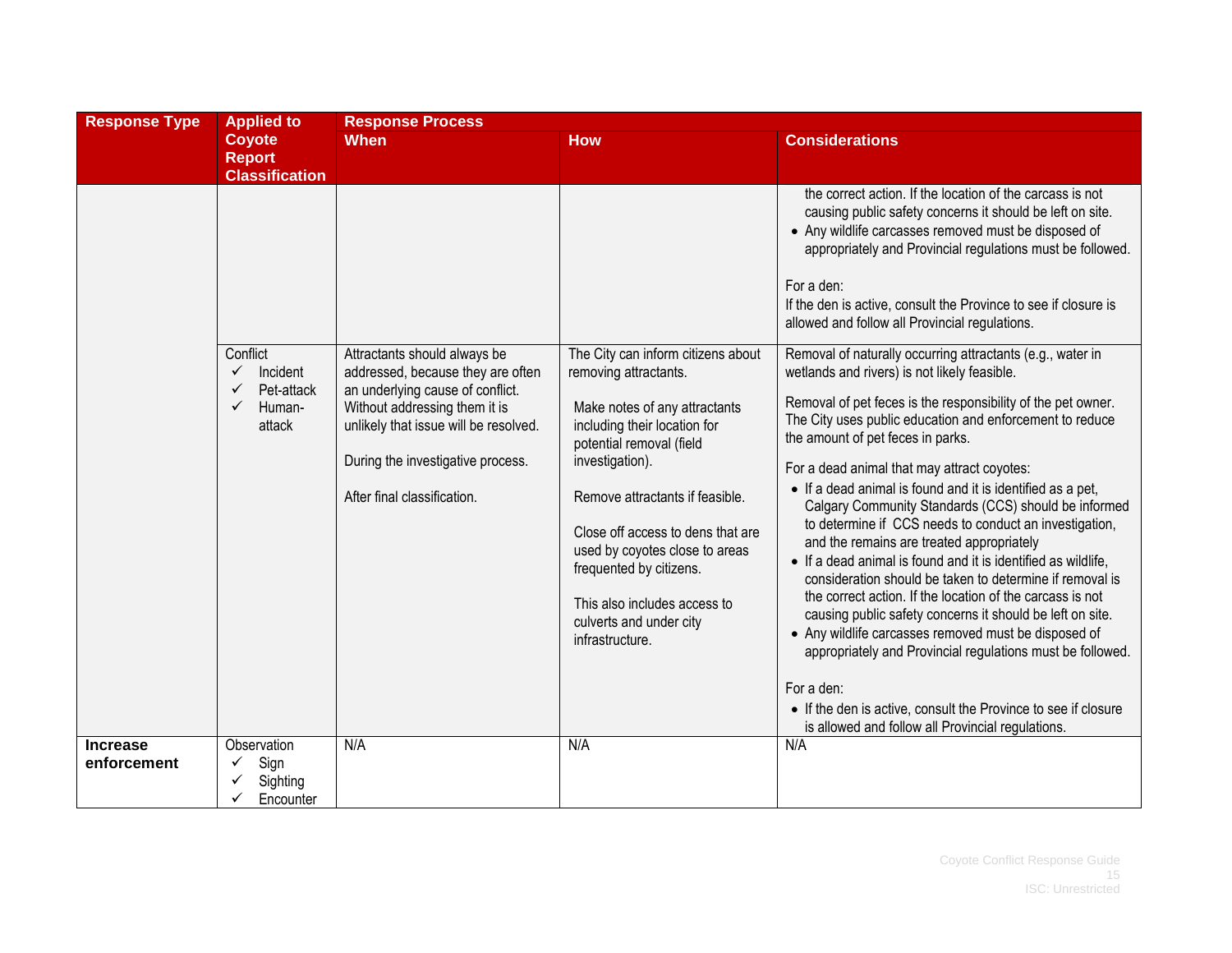| <b>Response Type</b> | <b>Applied to</b>                                                                                                                               | <b>Response Process</b>                                                                                                                                                                                    |                                                                                                                                                 |                                                                                                                                                                                                                                                                                                                                                                                                                                                                                                                                                                                                                                                                                                                                                                             |  |  |
|----------------------|-------------------------------------------------------------------------------------------------------------------------------------------------|------------------------------------------------------------------------------------------------------------------------------------------------------------------------------------------------------------|-------------------------------------------------------------------------------------------------------------------------------------------------|-----------------------------------------------------------------------------------------------------------------------------------------------------------------------------------------------------------------------------------------------------------------------------------------------------------------------------------------------------------------------------------------------------------------------------------------------------------------------------------------------------------------------------------------------------------------------------------------------------------------------------------------------------------------------------------------------------------------------------------------------------------------------------|--|--|
|                      | <b>Coyote</b><br><b>Report</b><br><b>Classification</b>                                                                                         | <b>When</b>                                                                                                                                                                                                | <b>How</b>                                                                                                                                      | <b>Considerations</b>                                                                                                                                                                                                                                                                                                                                                                                                                                                                                                                                                                                                                                                                                                                                                       |  |  |
|                      | Conflict<br>Incident<br>$\checkmark$<br>Pet-attack<br>✓<br>Human-<br>✓<br>attack                                                                | After final classification and if bylaw<br>infractions that increase coyote<br>activity (Appendix C) have been<br>documented in the investigation<br>process (either by phone or field<br>investigations). | <b>Contact Calgary Community</b><br>Standards (CCS) and request<br>patrols or increase of patrols.<br>Provide investigative findings to<br>CCS. | Do the investigative findings warrant a patrol? (determined by<br>CCS)<br>If park is patrolled:<br>• And the number of infractions are low, increased patrols<br>may not be warranted.<br>• When are the patrols occurring? Do they coincide with the<br>documented infractions? If they do not coincide, change<br>patrol times.<br>• Where are the patrols occurring? Is there overlap with the<br>documented infractions? If not, move the patrols.<br>If park is not patrolled:<br>• Are there resources for patrols in the park?<br>• If patrols in a park begin, and the number of infractions<br>are low, reduce the frequency of patrols or stop patrols.<br>• If over time the number of infractions decrease, reduce<br>the frequency of patrols or stop patrols. |  |  |
| Hazing               | Observation<br>Sign<br>✓<br>Sighting<br>✓<br>$\checkmark$<br>Encounter<br>Conflict<br>Incident<br>✓<br>Pet-attack<br>✓<br>Human-<br>✓<br>attack | N/A<br>After the final classification and if<br>during the investigative process it is<br>determined that the coyotes are<br>showing undesirable behaviours<br>(see glossary).                             | N/A<br>Engage wildlife management<br>contractor to conduct the hazing.                                                                          | N/A<br>Human behaviour: was there a bylaw infraction (e.g., off-<br>leash dog in on-leash area)? If the conflict was because of<br>human behaviour and the coyote was behaving as a coyote<br>would be expected to, hazing may not be warranted.<br>Hazing should not occur when pups are present and reliant<br>on the parents, as it could lead to abandonment.<br>Public safety must be maintained during hazing process.                                                                                                                                                                                                                                                                                                                                                |  |  |
|                      |                                                                                                                                                 |                                                                                                                                                                                                            |                                                                                                                                                 | Safety of the individuals and any trained service dogs<br>conducting the hazing.                                                                                                                                                                                                                                                                                                                                                                                                                                                                                                                                                                                                                                                                                            |  |  |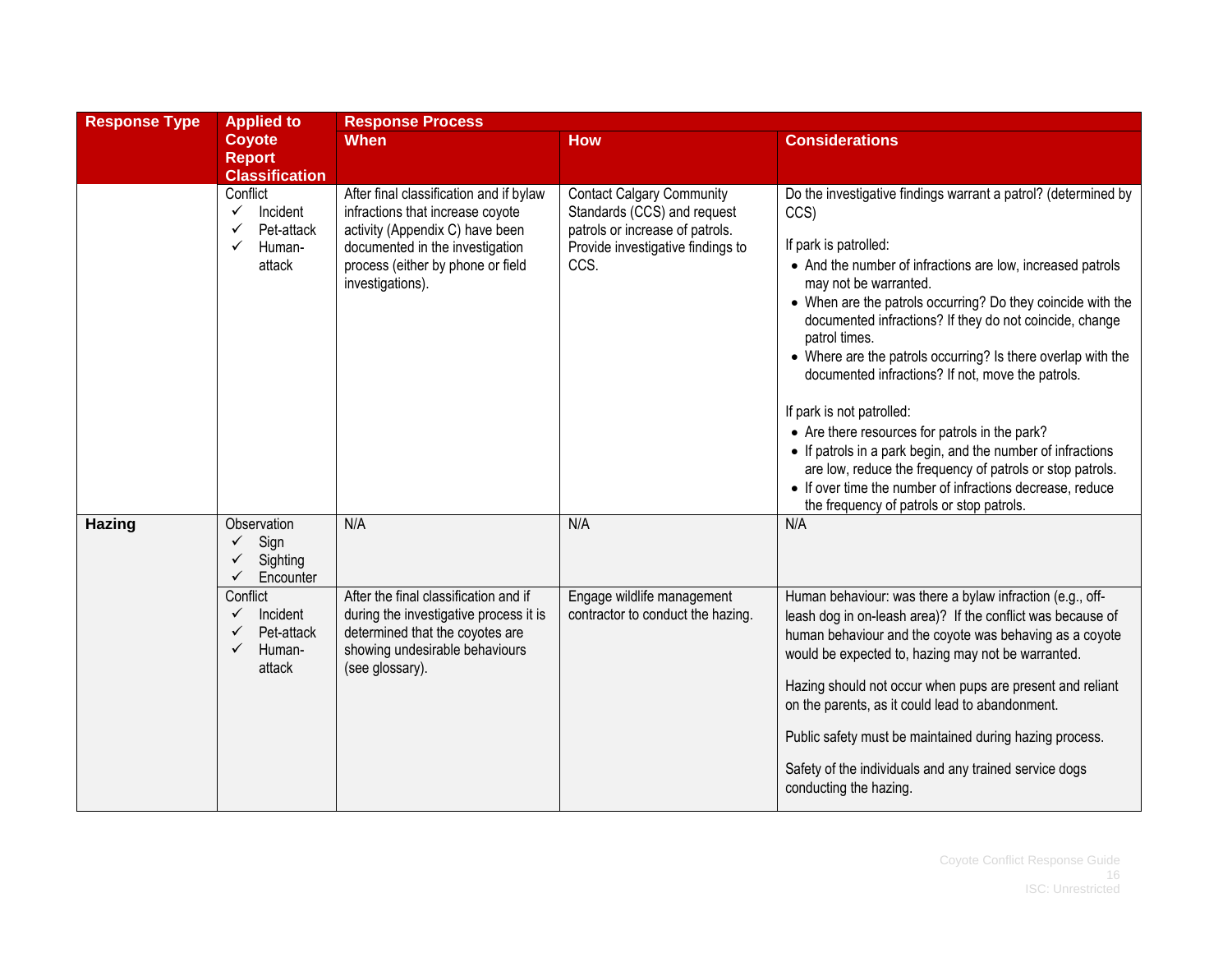| <b>Response Type</b>    | <b>Applied to</b>                                                           | <b>Response Process</b>                                                                                                                                              |                                                                                                                                                                   |                                                                                                                                                                                                                                                                                                                                                                                                         |  |  |
|-------------------------|-----------------------------------------------------------------------------|----------------------------------------------------------------------------------------------------------------------------------------------------------------------|-------------------------------------------------------------------------------------------------------------------------------------------------------------------|---------------------------------------------------------------------------------------------------------------------------------------------------------------------------------------------------------------------------------------------------------------------------------------------------------------------------------------------------------------------------------------------------------|--|--|
|                         | <b>Coyote</b><br><b>Report</b><br><b>Classification</b>                     | <b>When</b>                                                                                                                                                          | <b>How</b>                                                                                                                                                        | <b>Considerations</b>                                                                                                                                                                                                                                                                                                                                                                                   |  |  |
|                         |                                                                             |                                                                                                                                                                      |                                                                                                                                                                   | Hazing should avoid injuring the animal.                                                                                                                                                                                                                                                                                                                                                                |  |  |
|                         |                                                                             |                                                                                                                                                                      |                                                                                                                                                                   | Hazing can only occur on City land.                                                                                                                                                                                                                                                                                                                                                                     |  |  |
|                         |                                                                             |                                                                                                                                                                      |                                                                                                                                                                   | Coyotes may not respond to the first hazing attempt and may<br>take more effort until the coyotes learn the appropriate<br>response.                                                                                                                                                                                                                                                                    |  |  |
|                         |                                                                             |                                                                                                                                                                      |                                                                                                                                                                   | Hazing must continue until the animal leaves the area,<br>otherwise the coyotes will learn to wait until the person<br>ceases hazing, which can result in an animal that is bolder<br>and more resistant to hazing.                                                                                                                                                                                     |  |  |
|                         |                                                                             |                                                                                                                                                                      |                                                                                                                                                                   | The type of hazing used depends on the situation and the<br>coyote's response. There are various types:<br>• Softer hazing: Involves shouting, waving arms, making<br>noise and moving towards coyote.<br>• Aggressive hazing: Involves throwing projectiles near<br>coyotes and shooting coyotes with chalk balls or foam<br>balls in the rump.<br>If the coyote does not respond to soft hazing, more |  |  |
|                         |                                                                             |                                                                                                                                                                      |                                                                                                                                                                   | aggressive hazing is necessary. While citizens can be<br>encouraged to conduct soft hazing if they encounter a coyote<br>in a park, only City wildlife management contractors should<br>do aggressive hazing.                                                                                                                                                                                           |  |  |
| Pathway/park<br>closure | Observation<br>Sign<br>✓<br>Sighting<br>✓<br>$\checkmark$<br>Encounter      | N/A                                                                                                                                                                  | N/A                                                                                                                                                               | N/A                                                                                                                                                                                                                                                                                                                                                                                                     |  |  |
|                         | Conflict<br>Incident<br>$\checkmark$<br>Pet-attack<br>Human-<br>✓<br>attack | After the final classification and if<br>during the investigation conflicts are<br>occurring:<br>• In areas of high human activity<br>where other options may not be | Pathway Closure:<br>• Closure of the pathway is<br>coordinated with Pathways and<br>Trail Lead to work on re-routes<br>if necessary, maps and website<br>updates. | Human behaviour: was there a bylaw infraction (e.g., off-<br>leash dog in on-leash area)? If the conflict was because of<br>human behaviour and the coyote was behaving as a coyote<br>would be expected to, pathway or park closures may not be<br>warranted.                                                                                                                                          |  |  |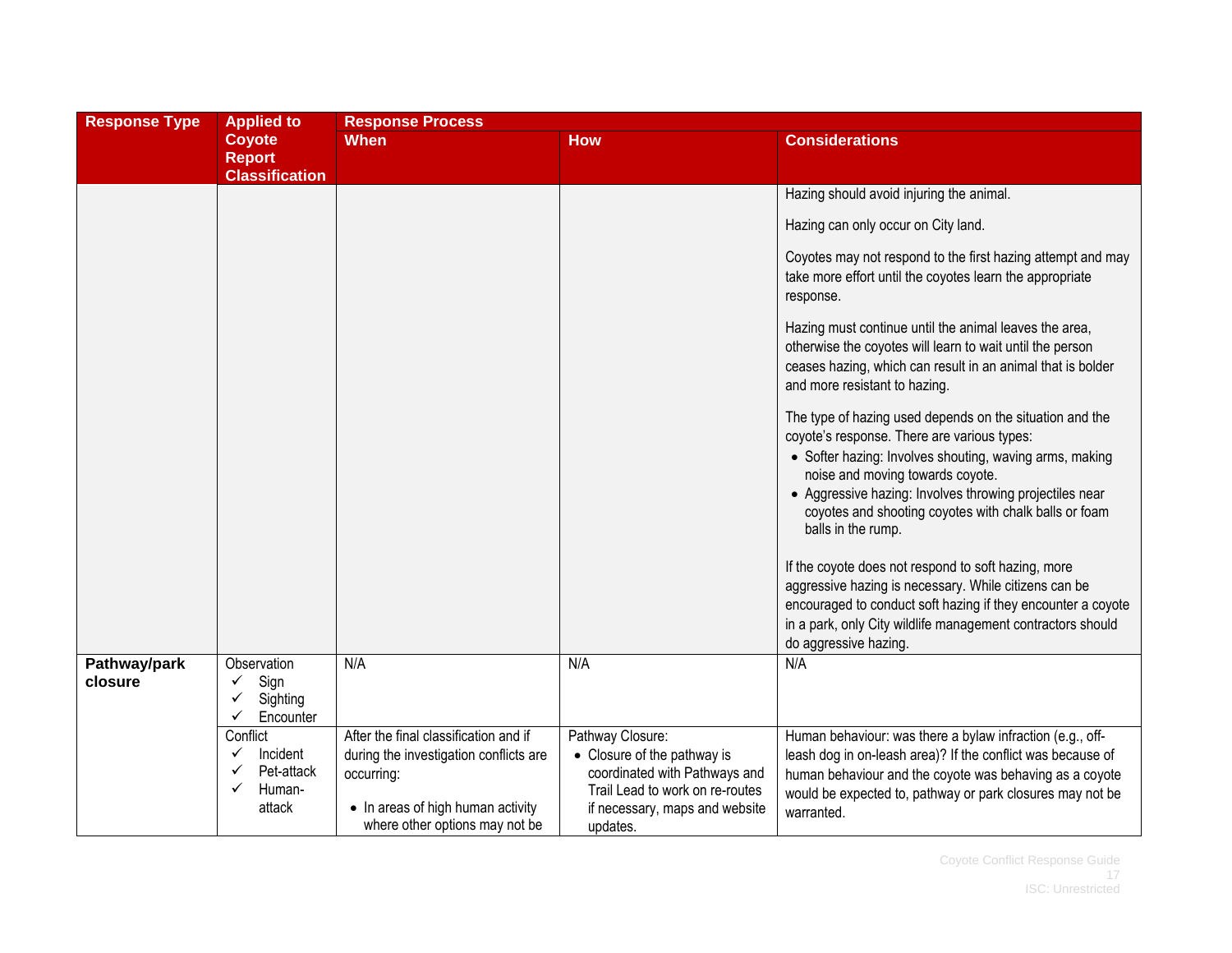| <b>Response Type</b>  | <b>Applied to</b>                                            | <b>Response Process</b>                                                                                                                                                                                                                                                                               |                                                                                                                                                                                                                                                                                                                                                                                                                                |                                                                                                                                                                                                                                                                                                                                                                                                                                                                                                                                                                                                                                                                                                                                                                                                                                                                                                                                                                                  |  |  |
|-----------------------|--------------------------------------------------------------|-------------------------------------------------------------------------------------------------------------------------------------------------------------------------------------------------------------------------------------------------------------------------------------------------------|--------------------------------------------------------------------------------------------------------------------------------------------------------------------------------------------------------------------------------------------------------------------------------------------------------------------------------------------------------------------------------------------------------------------------------|----------------------------------------------------------------------------------------------------------------------------------------------------------------------------------------------------------------------------------------------------------------------------------------------------------------------------------------------------------------------------------------------------------------------------------------------------------------------------------------------------------------------------------------------------------------------------------------------------------------------------------------------------------------------------------------------------------------------------------------------------------------------------------------------------------------------------------------------------------------------------------------------------------------------------------------------------------------------------------|--|--|
|                       | <b>Coyote</b><br><b>Report</b><br><b>Classification</b>      | <b>When</b>                                                                                                                                                                                                                                                                                           | <b>How</b>                                                                                                                                                                                                                                                                                                                                                                                                                     | <b>Considerations</b>                                                                                                                                                                                                                                                                                                                                                                                                                                                                                                                                                                                                                                                                                                                                                                                                                                                                                                                                                            |  |  |
|                       |                                                              | available (for example adverse<br>conditioning cannot occur when<br>pups are present).<br>• In parks where frequent off trail<br>usage, and usage of<br>undesignated trails increases<br>human-coyote conflict.<br>• In cases where other conflict<br>mitigation methods have not<br>been successful. | • Closure of pathway is<br>coordinated with Calgary Parks<br>Zone Superintendent signage<br>and barriers.<br>• Request Calgary Community<br>Standards (CCS) assistance for<br>enforcement of the closure.<br>Park Closure:<br>• Closure of pathway is<br>coordinated and implemented<br>by Calgary Parks Director's<br>office.<br>• Request Calgary Community<br>Standards (CCS) assistance for<br>enforcement of the closure. | Level of closure, pathway vs park:<br>• Closing a pathway requires less resources than closing a<br>park. If closing a pathway will alleviate the conflict, just<br>close the pathway.<br>• Park closure requires Calgary Parks Director approval.<br>• Does closure of a pathway remove public access to an<br>area? If so, close the pathway.<br>• If pathway closure is not followed and public are still<br>accessing the area, closing the park may be necessary.<br>• If frequent off-trail use is causing conflict and citizens are<br>not obeying signage, closure of the park may be<br>necessary.<br>Calgary Parks Director office leads a reopening plan that is<br>created during the park/pathway close. This plan must be<br>made so that specific timing for specific decision points (e.g.<br>when The City will determine if the closure and other actions<br>are successful, when the pathway or park will reopen, and<br>whether the opening will be staged). |  |  |
| <b>Lethal Removal</b> | Observation<br>Sign<br>$\checkmark$<br>Sighting<br>Encounter | N/A                                                                                                                                                                                                                                                                                                   | N/A                                                                                                                                                                                                                                                                                                                                                                                                                            | N/A                                                                                                                                                                                                                                                                                                                                                                                                                                                                                                                                                                                                                                                                                                                                                                                                                                                                                                                                                                              |  |  |
|                       | Conflict<br>$\checkmark$<br>Incident                         | N/A                                                                                                                                                                                                                                                                                                   | N/A                                                                                                                                                                                                                                                                                                                                                                                                                            | N/A                                                                                                                                                                                                                                                                                                                                                                                                                                                                                                                                                                                                                                                                                                                                                                                                                                                                                                                                                                              |  |  |
|                       | Conflict<br>Pet-attack<br>$\checkmark$                       | After the final classification and if the<br>investigation:<br>• Confirms an Incident<br>classification<br>• Confirms it is not denning<br>season<br>• Confirms the severity of the<br>attack as determined by The                                                                                    | Use City approved wildlife<br>management contractor to remove<br>coyote.<br>Inform Calgary Community<br><b>Standards and Calgary Police</b><br>Service about the attack.                                                                                                                                                                                                                                                       | Human behaviour: was there a bylaw infraction (i.e. off-leash<br>dog in on-leash area) etc. If the conflict was because of<br>human behaviour and the coyote was behaving as a coyote<br>would be expected to, removal may not be warranted.<br>Relocating a coyote will not be approved by the Government<br>of Alberta.                                                                                                                                                                                                                                                                                                                                                                                                                                                                                                                                                                                                                                                        |  |  |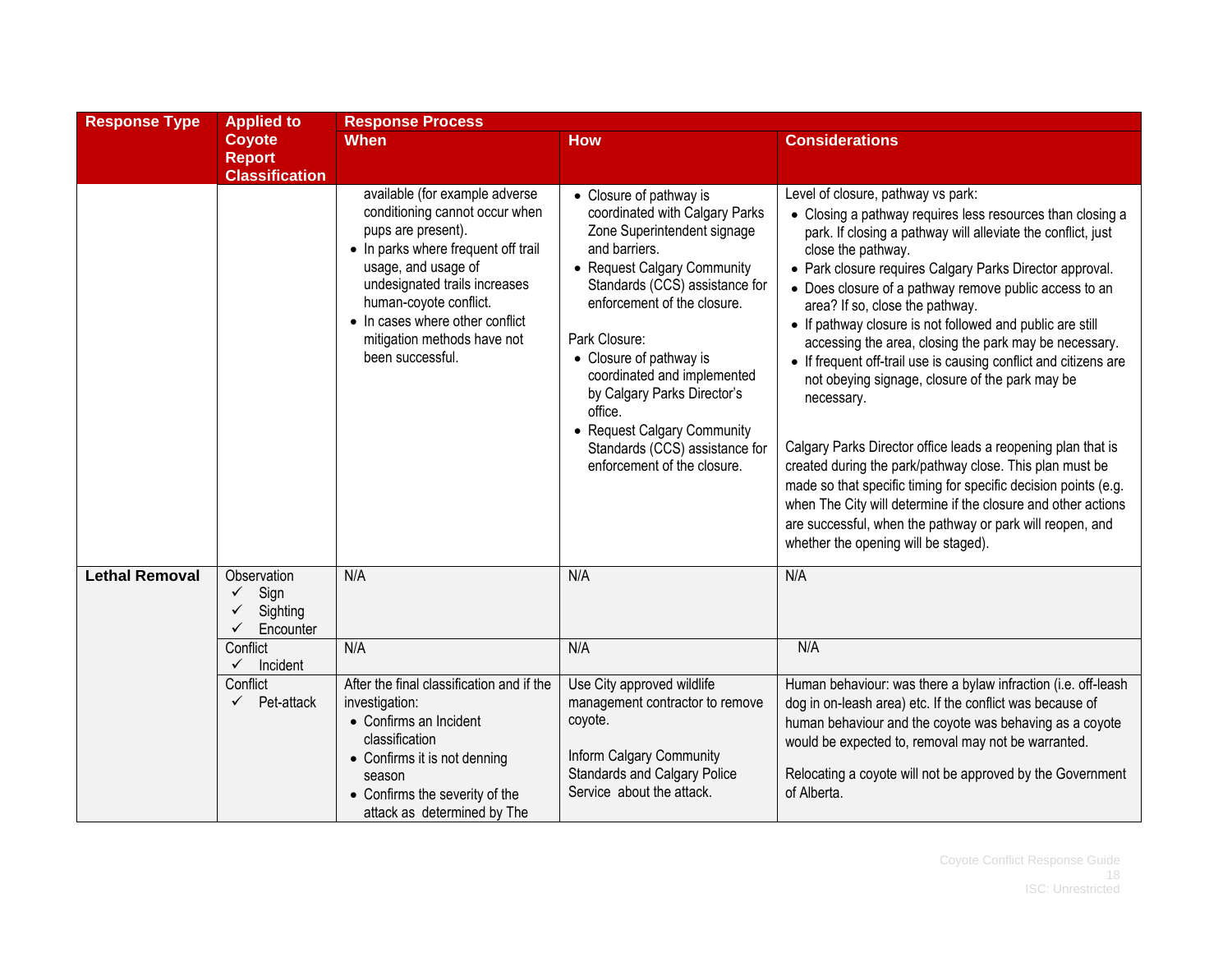| <b>Response Type</b> | <b>Applied to</b>                                | <b>Response Process</b>                                                                                                                                                                                                                                                                                                                                                                                                                                                                                                                                                                                                                                                                                                      |                                                                                                                                                                          |                                                                                                                                                                                                                                                                                                                                                                                                                                                                                                                                                                                                                                                                                                                                                                                                                                                                                                                                                                                                                                                                          |  |
|----------------------|--------------------------------------------------|------------------------------------------------------------------------------------------------------------------------------------------------------------------------------------------------------------------------------------------------------------------------------------------------------------------------------------------------------------------------------------------------------------------------------------------------------------------------------------------------------------------------------------------------------------------------------------------------------------------------------------------------------------------------------------------------------------------------------|--------------------------------------------------------------------------------------------------------------------------------------------------------------------------|--------------------------------------------------------------------------------------------------------------------------------------------------------------------------------------------------------------------------------------------------------------------------------------------------------------------------------------------------------------------------------------------------------------------------------------------------------------------------------------------------------------------------------------------------------------------------------------------------------------------------------------------------------------------------------------------------------------------------------------------------------------------------------------------------------------------------------------------------------------------------------------------------------------------------------------------------------------------------------------------------------------------------------------------------------------------------|--|
|                      | Coyote<br><b>Report</b><br><b>Classification</b> | <b>When</b>                                                                                                                                                                                                                                                                                                                                                                                                                                                                                                                                                                                                                                                                                                                  | <b>How</b>                                                                                                                                                               | <b>Considerations</b>                                                                                                                                                                                                                                                                                                                                                                                                                                                                                                                                                                                                                                                                                                                                                                                                                                                                                                                                                                                                                                                    |  |
|                      |                                                  | City after thorough investigation<br>of the conflict<br>• Confirms that the coyote's<br>behaviour is pervasive and<br>another attack is highly likely<br>• Confirms that the conflict was<br>initiated by the coyote and not<br>the pet or human involved.<br>• Confirms that problem coyote(s)<br>can be identified and be<br>removed without removing other<br>coyotes<br>The City determines there is no way<br>to effectively haze the problem<br>individual (based on location, etc.)<br>The City determines that there is a<br>high likelihood that the offending<br>individual's behaviour cannot be<br>modified (e.g. hazing has not been<br>effective, additional reports of this<br>behaviour have been received). |                                                                                                                                                                          | Removals must follow Provincial regulations.<br>Removals should be carried out in a humane and<br>environmentally sensitive manner.<br>Removals must not put the public in jeopardy.<br>Before removals occur consult with The City<br>Communications Business Unit to create key messages and<br>determine how they will be communicated.<br>Prior to removals The City is to inform Alberta Fish and<br>Wildlife.<br>The wildlife management contractor approved by The City<br>must work with The City to ensure that appropriate<br>communications for citizens are conducted in the area.<br>Non-selective coyote removals are ineffective for reducing<br>coyote populations or preventing human-coyote conflicts.<br>Large scale removals will often increase the coyote<br>population. A disruption of a coyote's family group leads to<br>an increase in the number of breeding females in the<br>population. The increase of available resources also leads to<br>larger litter sizes and higher survival rates (Knowlon 1972,<br>Connolly 1995, & Gese 2005). |  |
|                      | Conflict<br>Human-<br>$\checkmark$<br>attack     | After the final classification and if the<br>investigation:<br>• Confirms an Incident<br>classification<br>• Confirms it is not denning<br>season<br>• Confirms the severity of the<br>attack as determined by The                                                                                                                                                                                                                                                                                                                                                                                                                                                                                                           | Use City approved wildlife<br>management contractor to remove<br>coyote.<br>Inform Calgary Community<br><b>Standards and Calgary Police</b><br>Service about the attack. | Human behaviour: was there a bylaw infraction (i.e. off-leash<br>dog in on-leash area) etc. If the conflict was because of<br>human behaviour and the coyote was behaving as a coyote<br>would be expected to, removal may not be warranted.<br>Relocating a coyote will not be approved by the Government<br>of Alberta.<br>Removals must follow Provincial regulations.                                                                                                                                                                                                                                                                                                                                                                                                                                                                                                                                                                                                                                                                                                |  |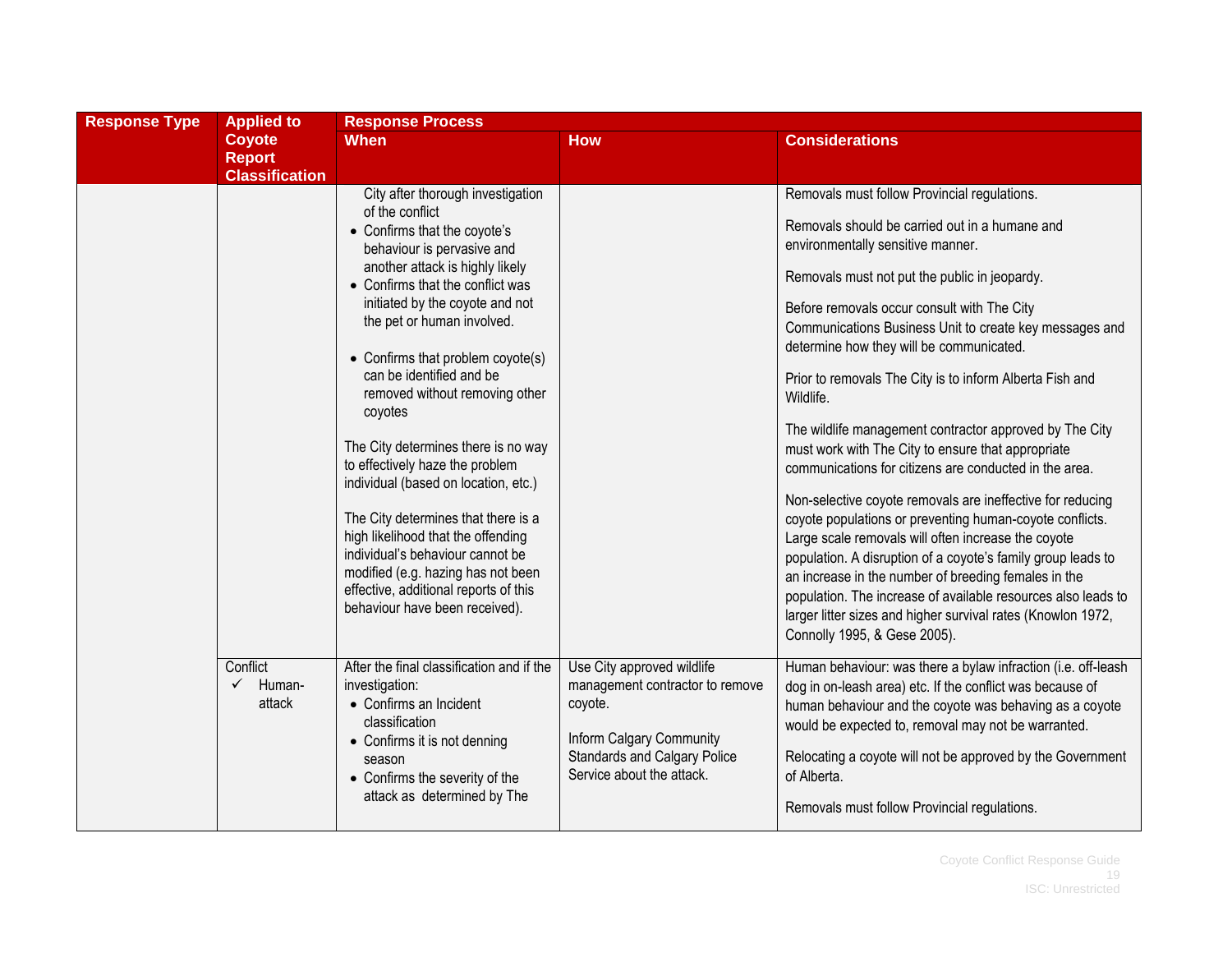| <b>Response Type</b>                | <b>Applied to</b><br><b>Coyote</b><br><b>Report</b><br><b>Classification</b> | <b>Response Process</b>                                                                                                                                                                                                                                                                                                                                                  |                                                              |                                                                                                                                                                                                                                                                                                                                                                                                                                                                                                                                                                                                                                                                                                                                                                                                                                                                                                                                                                                                   |  |  |
|-------------------------------------|------------------------------------------------------------------------------|--------------------------------------------------------------------------------------------------------------------------------------------------------------------------------------------------------------------------------------------------------------------------------------------------------------------------------------------------------------------------|--------------------------------------------------------------|---------------------------------------------------------------------------------------------------------------------------------------------------------------------------------------------------------------------------------------------------------------------------------------------------------------------------------------------------------------------------------------------------------------------------------------------------------------------------------------------------------------------------------------------------------------------------------------------------------------------------------------------------------------------------------------------------------------------------------------------------------------------------------------------------------------------------------------------------------------------------------------------------------------------------------------------------------------------------------------------------|--|--|
|                                     |                                                                              | <b>When</b>                                                                                                                                                                                                                                                                                                                                                              | <b>How</b>                                                   | <b>Considerations</b>                                                                                                                                                                                                                                                                                                                                                                                                                                                                                                                                                                                                                                                                                                                                                                                                                                                                                                                                                                             |  |  |
|                                     |                                                                              | City after thorough investigation<br>of the conflict<br>• Confirms that the coyote's<br>behaviour is pervasive and<br>another attack is highly likely<br>• Confirms that the conflict was<br>initiated by the coyote and not<br>the pet or human involved.<br>• Confirms that problem coyote(s)<br>can be identified and be<br>removed without removing other<br>coyotes |                                                              | Removals should be carried out in a humane and<br>environmentally sensitive manner.<br>Removals must not put the public in jeopardy.<br>Before removals occur consult with Communications to<br>create key messages and determine how they will be<br>communicated.<br>Prior to removals The City is to inform Alberta Fish and<br>Wildlife.<br>The wildlife management contractor approved by The City<br>must work with The City to ensure that appropriate<br>communications for citizens are conducted in the area.<br>Non-selective coyote removals are ineffective for reducing<br>coyote populations or preventing human-coyote conflicts.<br>Large scale removals will often increase the coyote<br>population. A disruption of a coyote's family group leads to<br>an increase in the number of breeding females in the<br>population. The increase of available resources also leads to<br>larger litter sizes and higher survival rates (Knowlon 1972,<br>Connolly 1995, & Gese 2005). |  |  |
| <b>Contact Fish</b><br>and Wildlife | Sick/Injured                                                                 | The City has received and<br>confirmed notification of a<br>sick/injured coyote that is immobile.                                                                                                                                                                                                                                                                        | Contact the Calgary Regional<br>Office of Fish and Wildlife. | Fish and Wildlife will help direct the response for this animal<br>and determine if other response types are applicable.<br>Citizen contact information must not be provided to Fish and<br>Wildlife unless the citizen gives explicit permission to do so.                                                                                                                                                                                                                                                                                                                                                                                                                                                                                                                                                                                                                                                                                                                                       |  |  |

A data management system to manage the data generated by the classification, investigation, response and evaluation is forthcoming (Appendix D).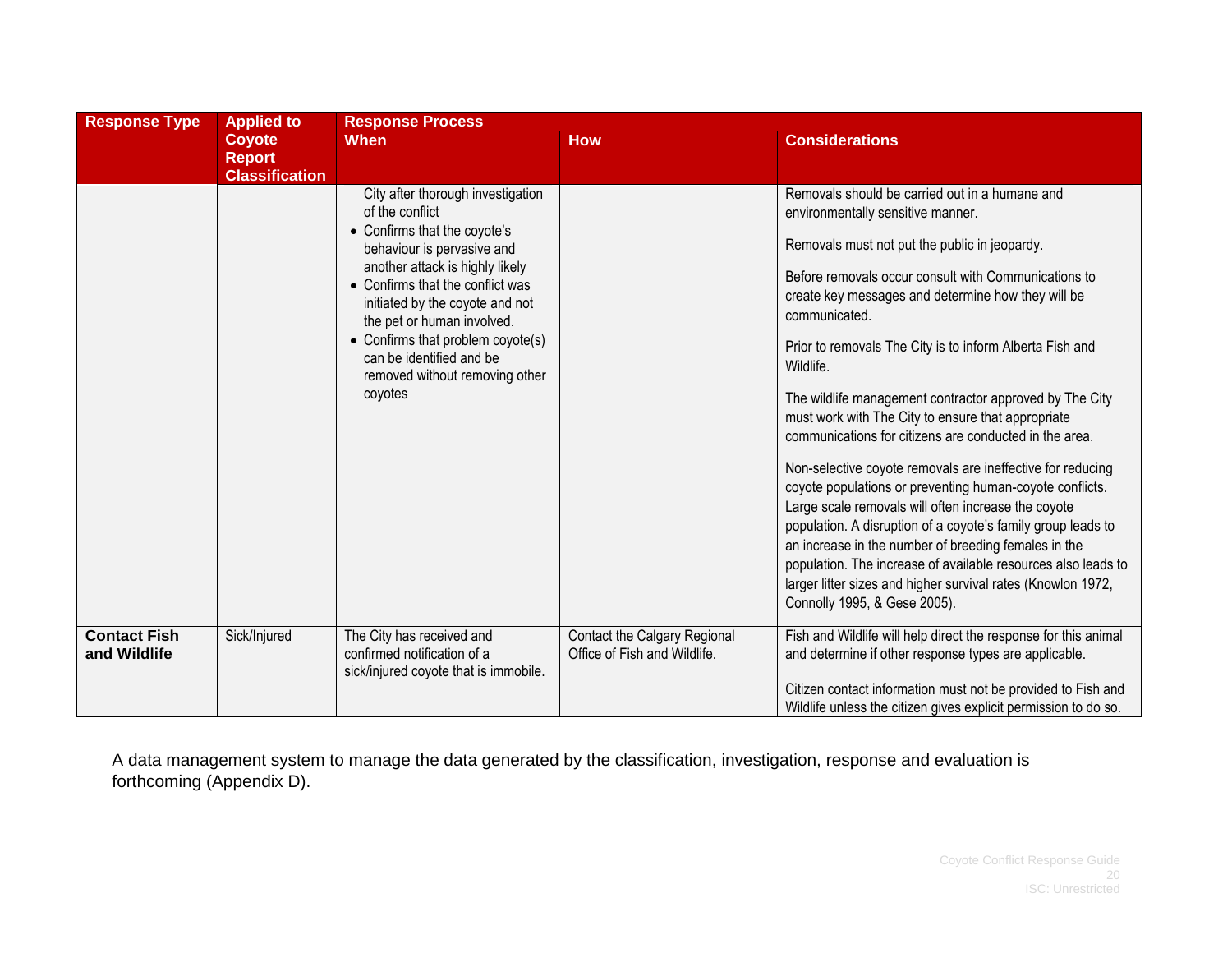### <span id="page-20-0"></span>**3. ROLES AND RESPONSIBILITIES**

It is the role of the report response coordinator is to coordinate the response(s) chosen. The following RACI table (Table 5) outlines the roles and responsibilities of City staff or wildlife management contractors involved in the response. For the purposes of this document, a person Responsible (R) has the role of completing the task or deliverable. A person Accountable (A) has the final authority or accountability for the task's completion. A person that is Consulted (C) is an advisor to a task. A person that is Informed (I) is kept up to date on task completion.

|                                                           |                                              | <b>Responsibility by Response Type</b>                |                               |                      |                             |                       |                  |                  |
|-----------------------------------------------------------|----------------------------------------------|-------------------------------------------------------|-------------------------------|----------------------|-----------------------------|-----------------------|------------------|------------------|
| <b>Response Role</b>                                      | <b>Communication: Phone</b><br>Investigation | Investigation<br>Communication:<br>Field Investigatic | <b>Removal of Attractants</b> | Increase Enforcement | <b>Adverse Conditioning</b> | Pathway Closure       | Park Closure     | Lethal Removal   |
| Report Response coordinator                               | R/A                                          | A/I                                                   | A/I                           | $\overline{C/I}$     | A/I                         | C/1                   | C/1              | C/I              |
| Parks Ecologist (wildlife management)                     | ı                                            | $\overline{1}$                                        |                               | C/1                  | $\overline{\text{c}}$       | C/1                   | C/1              | C/I              |
| <b>Urban Conservation Lead</b>                            |                                              |                                                       |                               |                      |                             | $\overline{C/I}$      | C/1              | A/I              |
| Integrated Pest Management Lead                           |                                              |                                                       | I                             | $\overline{1}$       | $\mathbf{I}$                | C/1                   | C/1              | C/I              |
| <b>Parks Community Strategist</b>                         |                                              |                                                       |                               | $\overline{1}$       |                             | I                     | $\overline{1}$   | $\overline{1}$   |
| City operational staff or City operational<br>contractors |                                              |                                                       | $\overline{R}$                |                      |                             | $\overline{R}$        | R/1              |                  |
| City wildlife management contractor                       |                                              | $\overline{R}$                                        |                               |                      | $\overline{R}$              |                       |                  | $\overline{R}$   |
| Zone Superintendent                                       |                                              |                                                       |                               | T                    | $\mathbf{I}$                | $\overline{C/I}$      | $\overline{C/I}$ | $\overline{C/I}$ |
| Parks Ecologist (Zone)                                    |                                              |                                                       | C/1                           | $\overline{1}$       | $\overline{1}$              |                       |                  |                  |
| <b>Division Manager</b>                                   |                                              |                                                       |                               |                      |                             | $\overline{C/I}$      | C/1              | C/I              |
| <b>Calgary Parks Director</b>                             |                                              |                                                       |                               |                      |                             | C/1                   | A/I              | C/I              |
| Parks Pathway & Trails Technician                         |                                              |                                                       |                               |                      |                             | R/1                   |                  |                  |
| Park Pathway & Trails Lead                                |                                              |                                                       |                               |                      |                             | A/I                   | $\overline{C/I}$ |                  |
| <b>Calgary Community Standards</b>                        |                                              |                                                       |                               | R/A                  |                             | $\overline{\text{c}}$ | $\overline{C}$   | $\overline{C}$   |
| Citizens (informed via website)                           |                                              |                                                       |                               |                      |                             | L                     | I                |                  |
| Alberta Fish and Wildlife                                 |                                              |                                                       |                               |                      |                             |                       |                  |                  |

### **Table 5. Roles and responsibilities for Response. R = Responsible, A = Accountable, C = Consulted, I = Informed.**

Coyote Conflict Response Guide 21 ISC: Unrestricted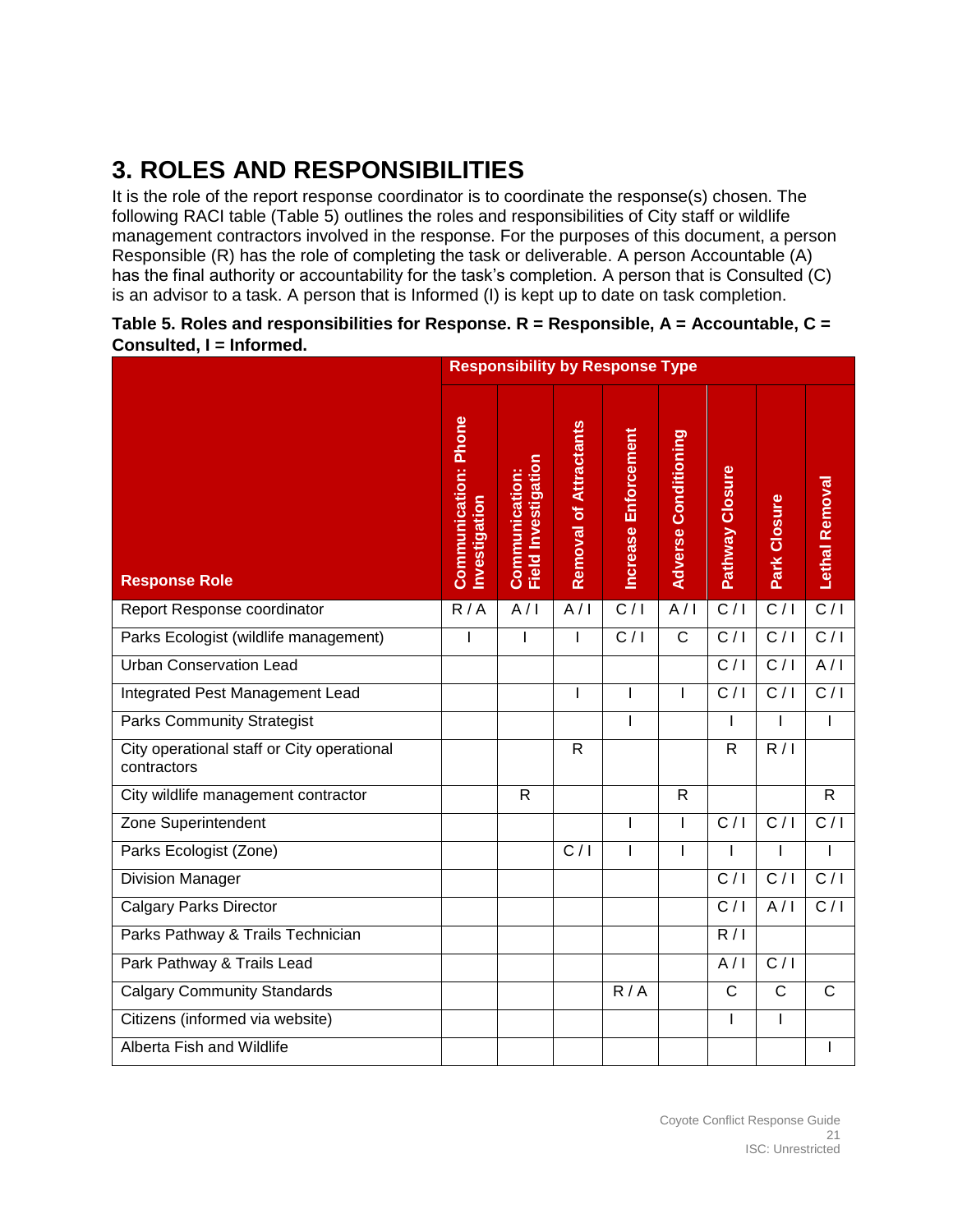# <span id="page-21-0"></span>**Glossary**

**Active Co-existence** –Humans take an active role in keeping coyotes in their community wild by learning about coyote ecology and behaviour, removing attractants, taking responsibility for pet safety, and hazing coyotes in neighbourhood or community spaces if individuals are expressing undesirable behaviour. Communities contribute to decisions made by The City.

**Adaptive management - (**i) a dynamic process of task organization and execution that recognizes that the future cannot be predicted perfectly. Adaptive management applies scientific principles and methods to improve management activities incrementally as decision-makers learn from experience, collect new scientific findings and adapt to changing social expectations and demands (AESRD, 2008). (ii) a systematic process for continually improving management policies and practices by learning from the outcomes of operational programs. Its most effective form – "active" adaptive management – employs management programs designed to experimentally compare selected policies or practices by evaluating alternative hypotheses about the system being managed (BCMFR, 2014).

**Area of high coyote activity –** three or more discrete reports of coyote(s) reported at different times in the same geographic area, over a short period of time (24 hours – 5 days). Reports of the same coyote, in the same place reported by multiple people does not indicate high activity.

**Attractants** – things like food, pet feces, water, access to shelter and unattended pets that attract coyotes to an area.

**Conflict** – a broad coyote report classification that describes an interaction between a human and a coyote, and includes the finer classifications of incident, pet-attack, and human-attack.

**Encounter** – an interaction between a human and a coyote that is without incident.

**Hazing** – is a training method that employs deterrents to move an animal out of an area or discourage an undesirable behaviour or activity.

**Human-attack** – a conflict that involves physical contact between a coyote and a human; a human is injured or killed by a coyote.

**Immobile** – coyote is laying on the ground not moving.

**Incident** – a conflict between a human and a coyote where a coyote exhibited behaviour creating an uncomfortable situation for the human; includes baring teeth, growling, snarling, stalking a human or crouching as if to attack the human.

**Nuisance** – an animal, bird, insect, plant or disease declared to be a nuisance under section 2 of the *Agricultural Pests Act* (Province of Alberta 2000).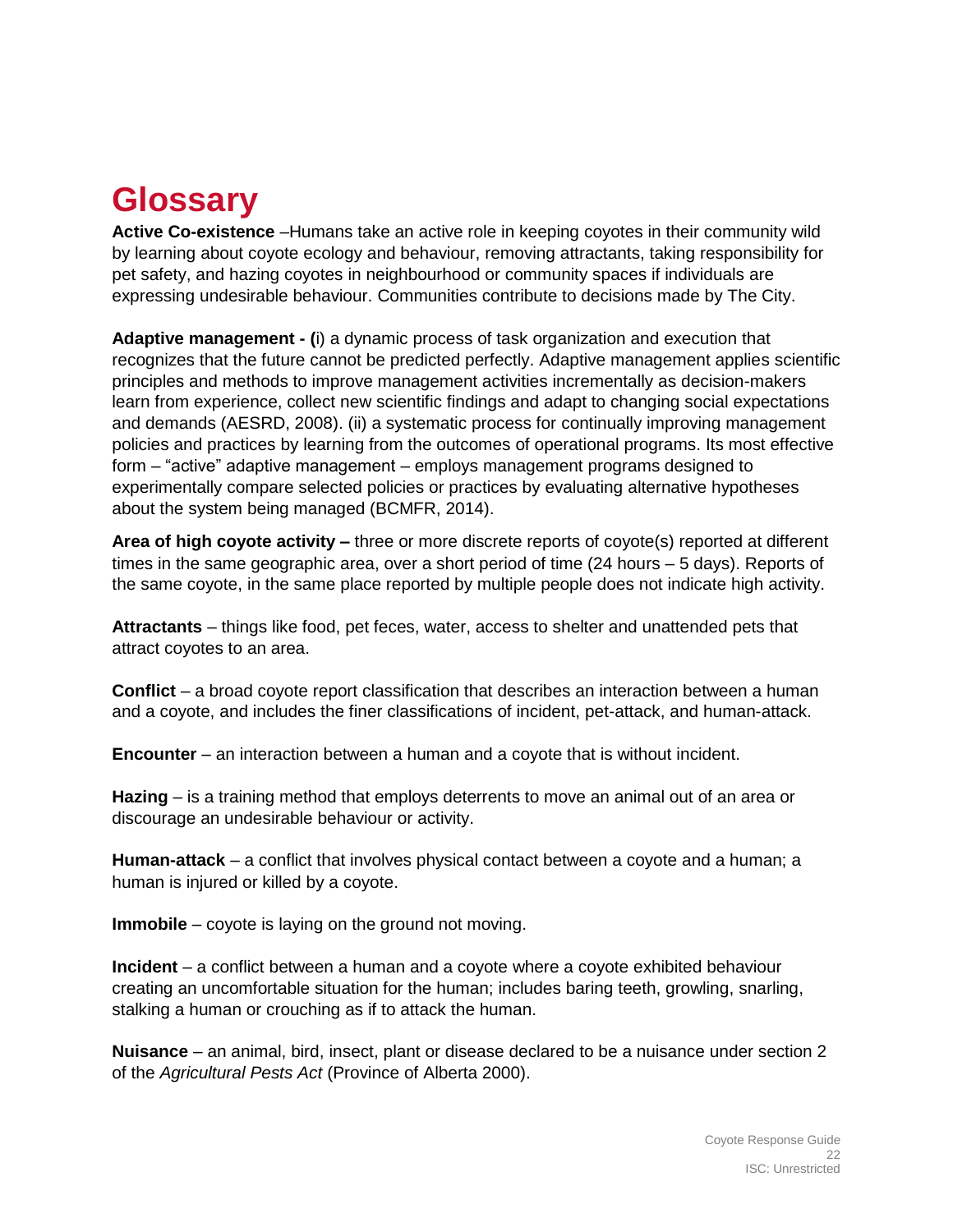**Non-selective coyote removal** – removal of coyote(s) from an area when there is an issue, but without identifying the coyote(s) that are the cause of the issue.

**Observation** – a broad coyote report classification where there was no interaction between a human and a coyote, and includes the finer classifications of sign, sighting, and encounter.

**Pet-attack** – domestic pet is attacked by a coyote (either injured or killed).

**Report Response coordinator –** the Calgary Parks employee or wildlife management contractor responsible for directing responses to coyote reports received by the City, including classifying reports, determining the response, managing and documenting the response actions and evaluating the effectiveness of the response.

**Sick/Injured Coyote** -- coyote appears lethargic, indifferent or aggressive. Shows signs of scaroptic mange (hair loss). Injured coyotes are often seen limping. **Sighting** – a visual observation of a coyote(s).

**Sign** – the act of noticing or taking note of tracks, scat or vocalizations that indicate activity of coyote(s) in an area.

**Undesirable behaviour of a coyote** – behaviour or activity of a coyote(s) that is not desirable to humans; examples include:

- Approaching (moving towards) or following people with or without pets;
- Coyote showing teeth, back fur raised, lunging, nipping without contact;
- Coyote biting or injuring unattended pet/pet that is on- or off-leash;
- Coyote biting or injuring person;
- Coyote entering a yard with or without pets;
- Coyote entering yard with people and pets but no injury occurring; and/or
- Coyote entering a yard and injuring or killing pet.

**Wildlife** – big game, birds of prey, fur-bearing animals, migratory game birds, non-game animals, non-license animals and upland game birds, and includes any hybrid offspring resulting from the crossing of 2 wildlife animals or that belong to the Crown as a result of application of section 7(4) of the *Wildlife Act* (Province of Alberta 2000).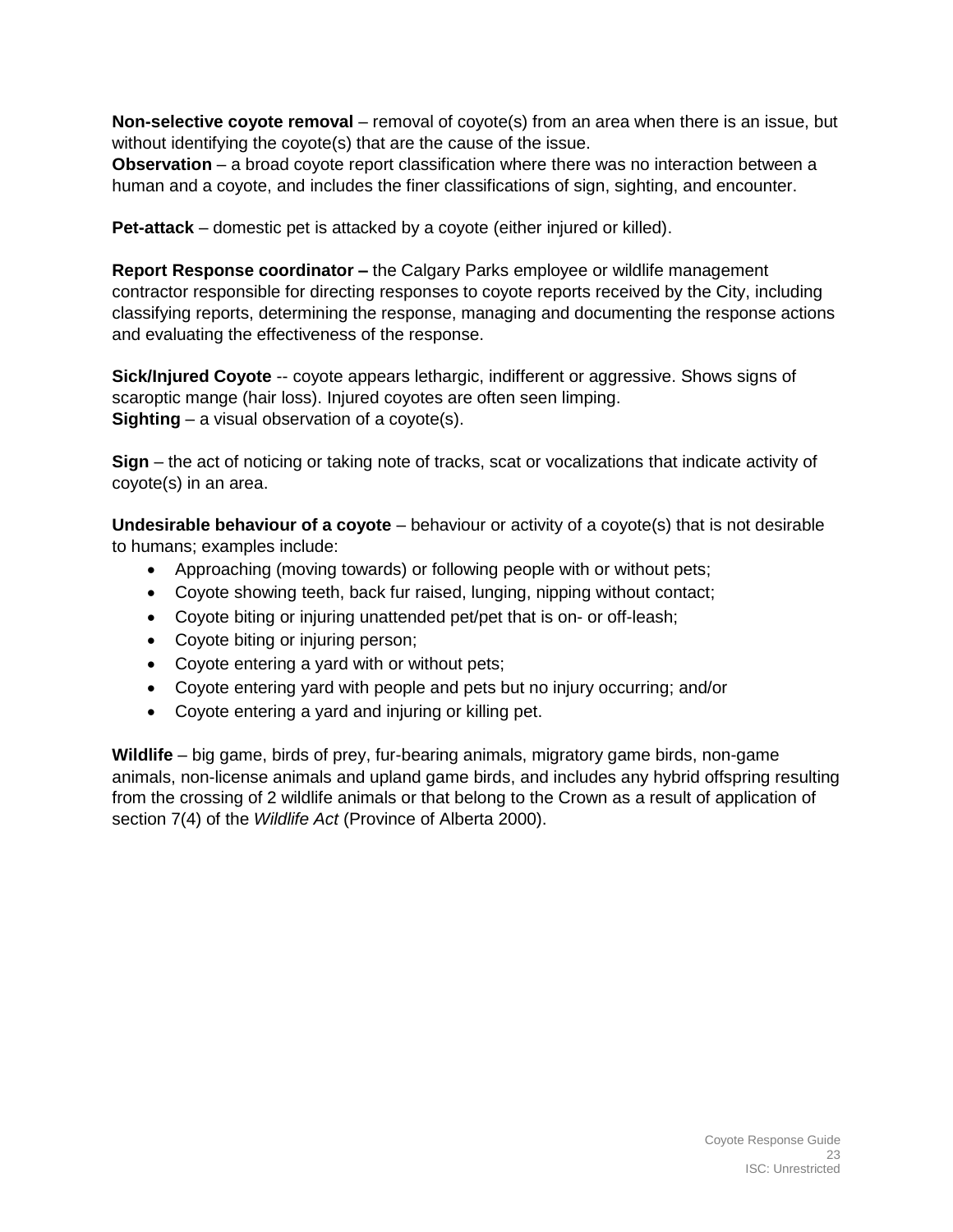### <span id="page-23-0"></span>**References**

AESRD. 2008. Glossary of terms related to water and watershed management in Alberta.  $1<sup>st</sup>$ edition. Partnerships and Strategies Section, Alberta Environment. Alberta Environment and Sustainable Resource Development. Available at: <http://environment.gov.ab.ca/info/library/8043.pdf>

Alexander, S.M. and M.S. Quinn. 2011. Coyote (*Canis latrans*) interactions with humans and pets reported in Canadian Print Media (1995-2010). *Human Dimensions of Wildlife* 16(5): 345- 359.

Baker, R.O. 2007. A review of successful urban coyote management programs implemented to prevent or reduce attacks on humans and pets in Southern California. *Wildlife Damage Management Conferences Proceedings* 58 (382-392).

Baker, R.O. and R.M. Timm. 1998. Management of conflicts between urban coyotes and humans in Southern California. Proceedings of the Eighteenth Vertebrate Pest Conference (1998) 1: 299-312.

British Columbia Ministry of Forests and Range 2014. Defining adaptive management. Retrieved on 2014 27 August from<http://www.for.gov.bc.ca/hfp/amhome/Admin/index.htm>

City & County of Denver. 2009. Coyote Management Plan. Denver Parks & Recreation, Natural Areas Program, Natural Resources Division. Retrieved on 2018 06 March. Available At: [https://www.mspca.org/wp-content/uploads/2015/08/denver-coyote-management](https://www.mspca.org/wp-content/uploads/2015/08/denver-coyote-management-plan.pdf?x62555)[plan.pdf?x62555](https://www.mspca.org/wp-content/uploads/2015/08/denver-coyote-management-plan.pdf?x62555)

City of Calabasas. (n.d.) Coyote Management Plan. Available at: <http://www.projectcoyote.org/CalabasasMgmtPlan.pdf>

City of Calgary. 2001. Waste and recycling bylaw 20M2001. Updated on 2017 01 November.

City of Calgary. 2003. Parks and pathways bylaw 20M2003. Updated on 2011 19 September.

City of Calgary. 2004. Community standards bylaw 5M2004. Updated on 2016 14 December.

City of Calgary. 2006. Responsible pet ownership bylaw 23M2006. Updated on 2017 02 August.

Connolly, G.E. 1995. The effects of control on coyote populations: another look. *Symposium Proceedings\_\_Coyotes in the Southwest: A compendium of our Knowledge* Paper 36.

Gese, E. 2005. Demographic and spatial responses of coyotes to changes in food and exploitation. *Wildlife Damage Management Conferences – Proceedings* 131: 271-285.

Gehrt, S.D. 2007. Ecology of coyotes in urban landscapes. *Wildlife Damage Management Conferences - Proceedings* 63: 303-311.

Government of Alberta. 2016. Coyote response guide. ISBN 978-1-4601-2720-9 (PDF) [http://aep.alberta.ca/forms-maps-services/directives/documents/CoyoteResponseGuide-Apr-](http://aep.alberta.ca/forms-maps-services/directives/documents/CoyoteResponseGuide-Apr-2016.pdf)[2016.pdf](http://aep.alberta.ca/forms-maps-services/directives/documents/CoyoteResponseGuide-Apr-2016.pdf)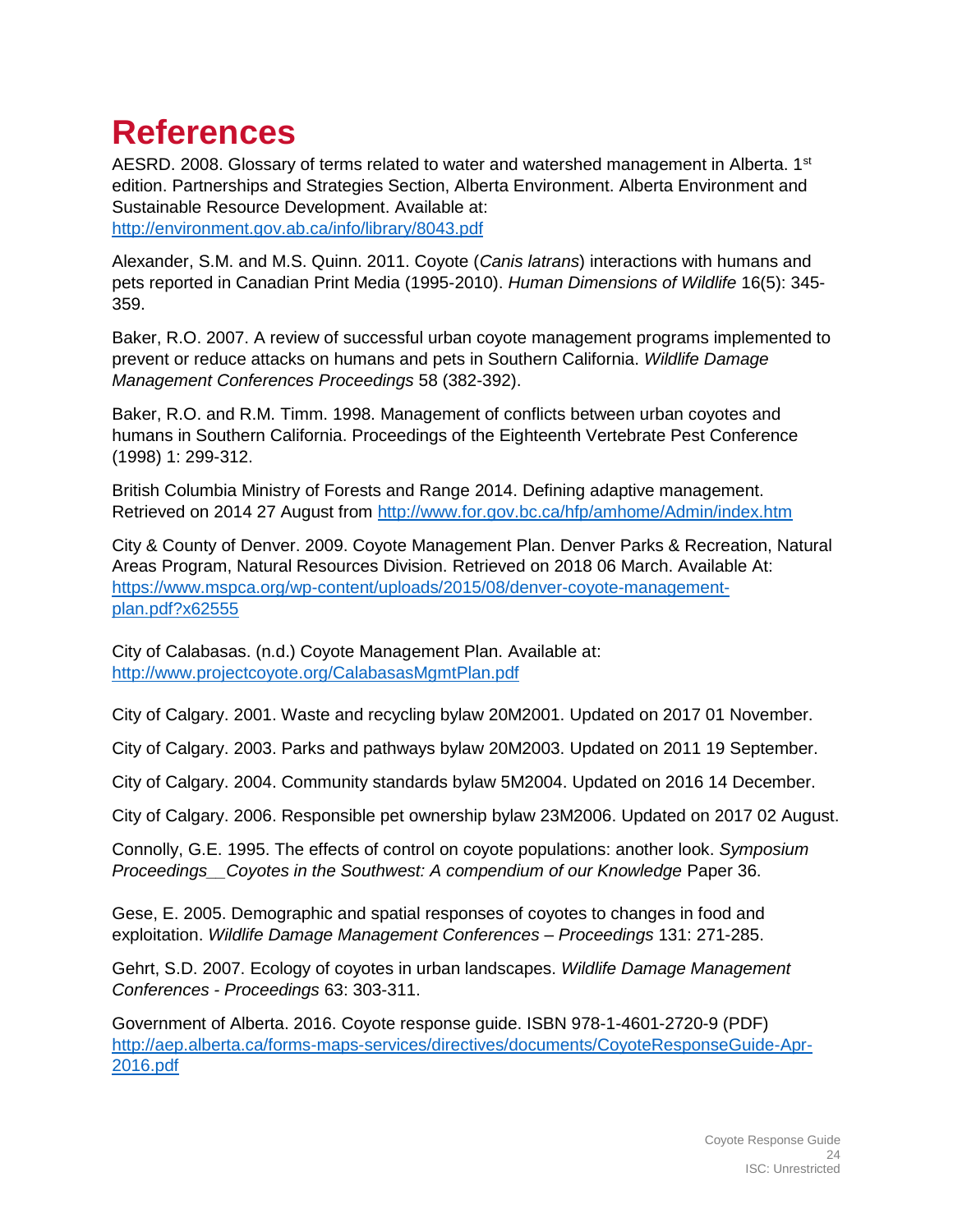Knowlton, F.F. 1972. Preliminary interpretations of coyote population mechanics with some management implications. *The Journal of Wildlife Management* 36(2):369-382

Lukasik, V.M. and S.M. Alexander. 2011. Human-coyote interactions in Calgary, Alberta. *Human Dimensions of Wildlife* 16: 114-127.

Poessel, S.A., Breck, S.W., Teel, T.L., Shwiff, S., Crooks, K.R. and L. Angeloni. 2013. Patterns of human – coyote conflicts in Denver Metropolitan Area. USDA Natural Wildlife Research Center - Staff Publications 1183; published within *The Journal of Wildlife Management 77(2)*: 297-305.

Province of Alberta. 2000. *Agricultural Pests Act*, RSA 2000 c A-8. Retrieved on 2018 06 March. Available at: [http://www1.agric.gov.ab.ca/\\$department/deptdocs.nsf/all/acts6008](http://www1.agric.gov.ab.ca/$department/deptdocs.nsf/all/acts6008)

Province of Alberta. 2000. *Wildlife Act*, RSA 2000 c W-10. Retrieved on 2018 06 March. Available at:<https://open.alberta.ca/publications/w10>

The City of Calgary. 2015. Biodiversity policy (CSPS037). Council Policy. Retrieved on 2018 07 March. [http://www.calgary.ca/CA/city-clerks/Documents/Council-policy-library/CSPS037-](http://www.calgary.ca/CA/city-clerks/Documents/Council-policy-library/CSPS037-Biodiversity-Policy.pdf) [Biodiversity-Policy.pdf](http://www.calgary.ca/CA/city-clerks/Documents/Council-policy-library/CSPS037-Biodiversity-Policy.pdf)

The City of Calgary Parks. 2015. Our BiodiverCity: Calgary's 10-year biodiversity strategic plan. CPS2015-0260 Biodiversity Strategic Plan. Retrieved on 2018 07 March. [http://www.calgary.ca/CSPS/Parks/Documents/Planning-and-Operations/BiodiverCity-strategic](http://www.calgary.ca/CSPS/Parks/Documents/Planning-and-Operations/BiodiverCity-strategic-plan.pdf)[plan.pdf](http://www.calgary.ca/CSPS/Parks/Documents/Planning-and-Operations/BiodiverCity-strategic-plan.pdf)

The City of Torrance. (n.d.) Coyote Management Plan. City of Torrance, Torrance Police Department. Retrieved on 2018 06 March. Available at: <https://www.torranceca.gov/home/showdocument?id=5774>

The Humane Society of the United States. (n.d.) A template Coyote Management and Coexistence Plan. Retrieved on 2018 06 March. Available at: <http://www.humanesociety.org/assets/pdfs/wildlife/template-coyote-management-plan.pdf>

Timm, R.M. and R.O. Baker. 2007. A history of urban coyote problems. *Wildlife Damage Management Conferences Proceedings* 76: 272-286.

Town of Superior. 2014. Coyote Coexistence Plan. Retrieved on 2018 06 March. Available at: [http://www.projectcoyote.org/wp-content/uploads/2016/02/Coyote-Coexistence-](http://www.projectcoyote.org/wp-content/uploads/2016/02/Coyote-Coexistence-Plan.Superior.12-June-2014.pdf)[Plan.Superior.12-June-2014.pdf](http://www.projectcoyote.org/wp-content/uploads/2016/02/Coyote-Coexistence-Plan.Superior.12-June-2014.pdf)

Worcester, R.E. and R. Boelens. 2007. The Co-existing with Coyotes Program in Vancouver B.C. *Wildlife Damage Management Conferences Proceedings* 79: 393-397.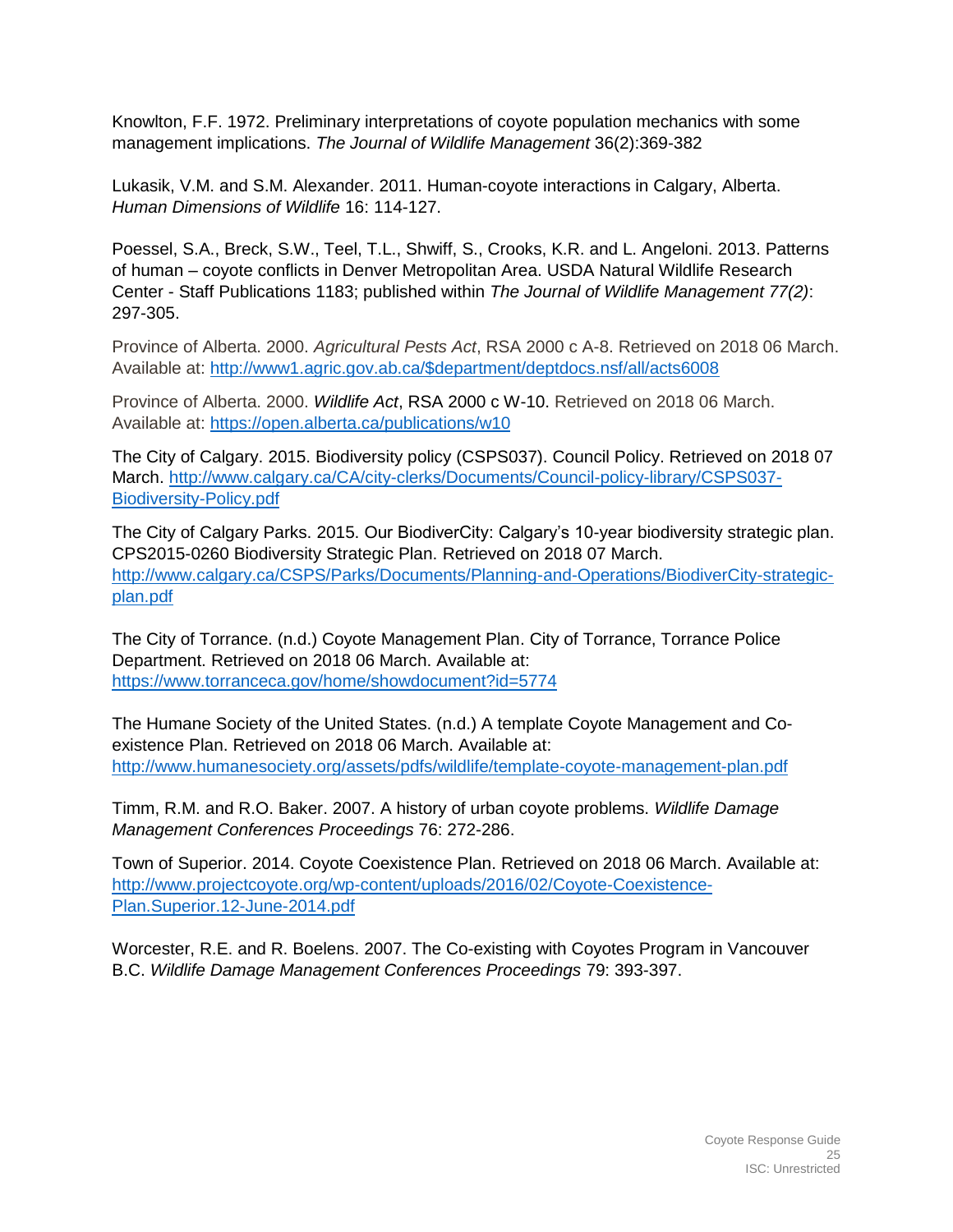# <span id="page-25-1"></span><span id="page-25-0"></span>**Appendices**

### **APPENDIX A – COYOTE PHONE INVESTIGATION FORM**

The intent of this form is for report response co-coordinator to print it out and complete during the phone investigation. A page break has been added for printing purposes.

### **Coyote Phone Investigation Form**

| Where the report was initiated from (311, 911, etc.): | If report was 311 SR#:  |  |  |
|-------------------------------------------------------|-------------------------|--|--|
| Location data from report:                            |                         |  |  |
| Citizen's Name:                                       | Citizen's phone number: |  |  |
| <b>Staff Name:</b>                                    | Date Called:            |  |  |

### **Can you describe the situation?**

### **Confirm the following report information**:

| Location (park/yard etc.)               |  |
|-----------------------------------------|--|
| Date                                    |  |
| Time                                    |  |
| Number of Coyote (s)                    |  |
| Size of coyote (s)                      |  |
| Was it a family of coyotes/pups present |  |

### **How far was the coyote(s) from you?**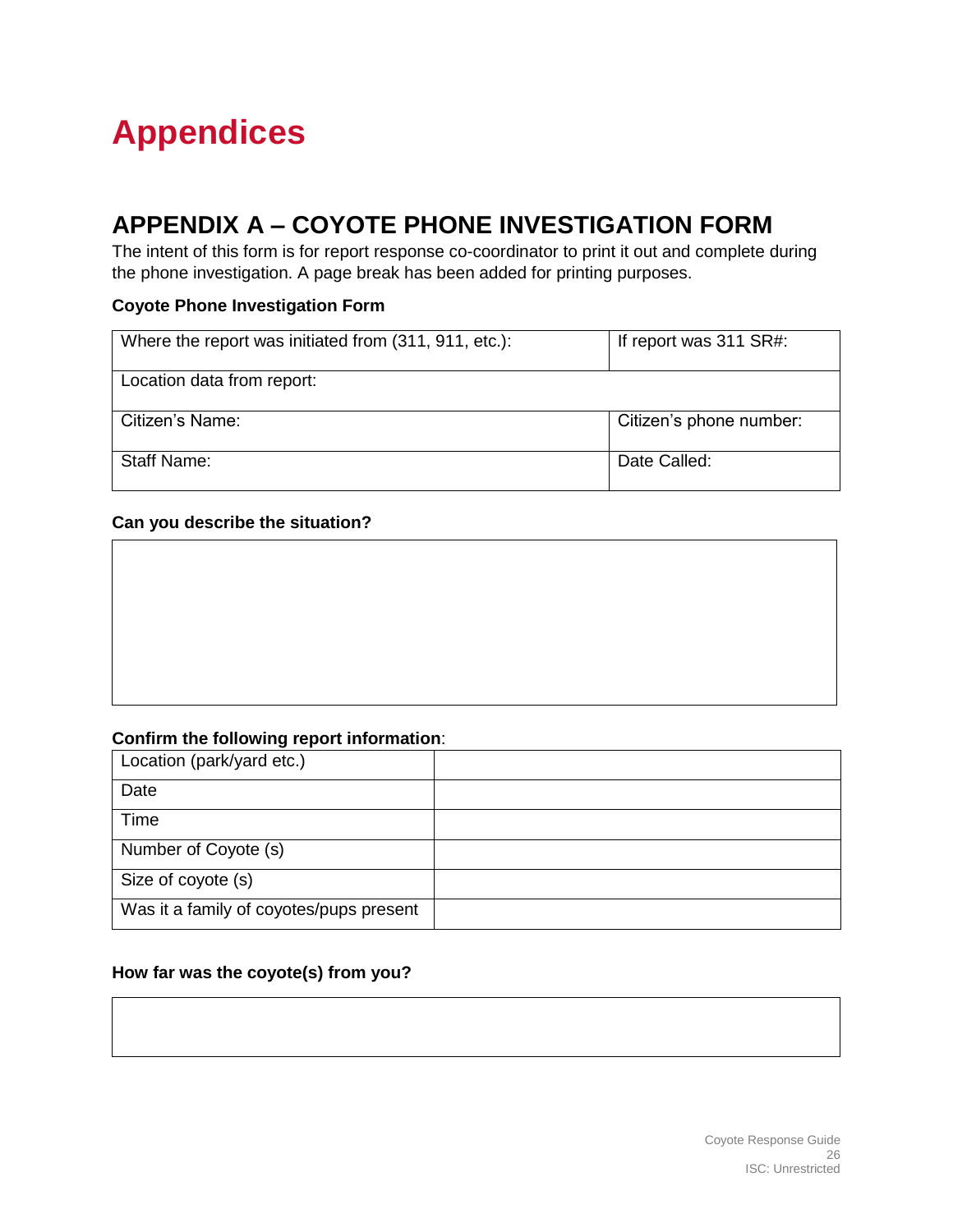| What was the activity of coyote(s)? (Check all that apply.) |                      |                |               |  |
|-------------------------------------------------------------|----------------------|----------------|---------------|--|
| $\Box$ Sitting                                              | $\Box$ Howling       | $\Box$ Hunting | $\Box$ Other: |  |
| $\Box$ Moving towards                                       | $\Box$ Growling      | $\Box$ Eating  |               |  |
| $\Box$ Moving away                                          | $\Box$ Showing teeth | $\Box$ Playing |               |  |

| Was your pet involved?                                               |                                       |  |  |
|----------------------------------------------------------------------|---------------------------------------|--|--|
| $\Box$ Yes (if yes answer the next series of questions)<br>$\Box$ No |                                       |  |  |
| If Yes, ask the following:                                           |                                       |  |  |
| What type of pet?                                                    | Is your pet spayed/neutered?          |  |  |
| $\Box$ Dog $\Box$ Cat $\Box$ Other                                   | $\Box$ Yes $\Box$ No                  |  |  |
| What size of pet?                                                    | Was your pet on a maximum 6 foot long |  |  |
| $\Box$ Small<br>$\square$ Medium<br>$\Box$ Large                     | leash?<br>$\Box$ Yes $\Box$ No        |  |  |
| Which gender is your pet?                                            |                                       |  |  |
| $\Box$ Male $\Box$ Female                                            |                                       |  |  |

| Was the coyote in your back yard?                                                               |                                                                                                                                                       |  |  |
|-------------------------------------------------------------------------------------------------|-------------------------------------------------------------------------------------------------------------------------------------------------------|--|--|
| $\Box$ Yes (if yes answer the next series of questions)<br>□ No                                 |                                                                                                                                                       |  |  |
| If Yes, ask the following:                                                                      |                                                                                                                                                       |  |  |
| Were you (and/or your family) in the back<br>yard?                                              | Do you have a BBQ that has been used within<br>the last week? The BBQ odours could attract<br>coyotes.                                                |  |  |
| $\Box$ Yes $\Box$ No                                                                            | $\Box$ Yes $\Box$ No                                                                                                                                  |  |  |
| Was your pet in the back yard?                                                                  | Do you, or anyone that you know of in your                                                                                                            |  |  |
| $\Box$ Yes $\Box$ No                                                                            | neighbourhood, feed animals (including birds)?<br>Food left out and seed that falls from bird<br>feeders can attract coyotes.<br>$\Box$ Yes $\Box$ No |  |  |
| Do you feed or keep water for your pet                                                          | Was there any garbage/compost out?                                                                                                                    |  |  |
| outside?<br>$\Box$ Yes $\Box$ No                                                                | $\Box$ Yes $\Box$ No                                                                                                                                  |  |  |
| Have you cleaned up your pet's waste<br>lately? Pet waste left in yards can attract<br>coyotes. | Do you have a space under your step/deck that<br>coyotes could access?                                                                                |  |  |
| ⊡ No<br>□ Yes _                                                                                 | $\Box$ Yes<br>⊟ No                                                                                                                                    |  |  |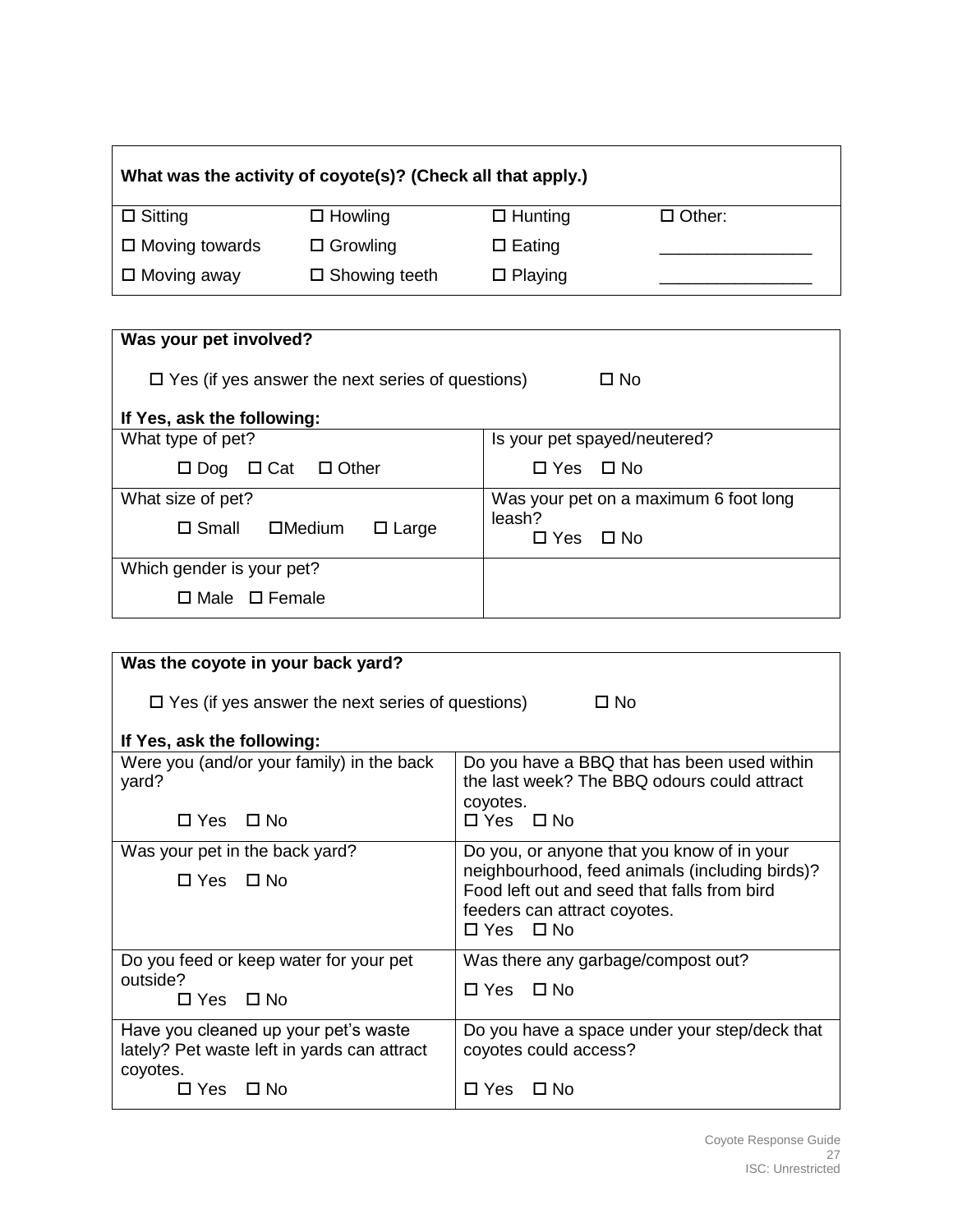### <span id="page-27-0"></span>APPENDIX B – FIELD INVESTIGATION

The following should be tabulated when conducting a field investigation

- Reports from citizens in the area (often citizens will engage field investigators and provide additional information);
- Coyotes in the area, including number, behaviour, etc.;
- Areas of activity, including tracks, scat, bedding sites, dens, etc.;
- Attractants in the public area (investigators cannot go into yards), including, open garbage, refuse in the area, off-leash dogs in on-leash area, etc.;
- Areas for coyotes to hide including dens, culverts, tall grass, shrubs, trees etc.; and
- Water sources.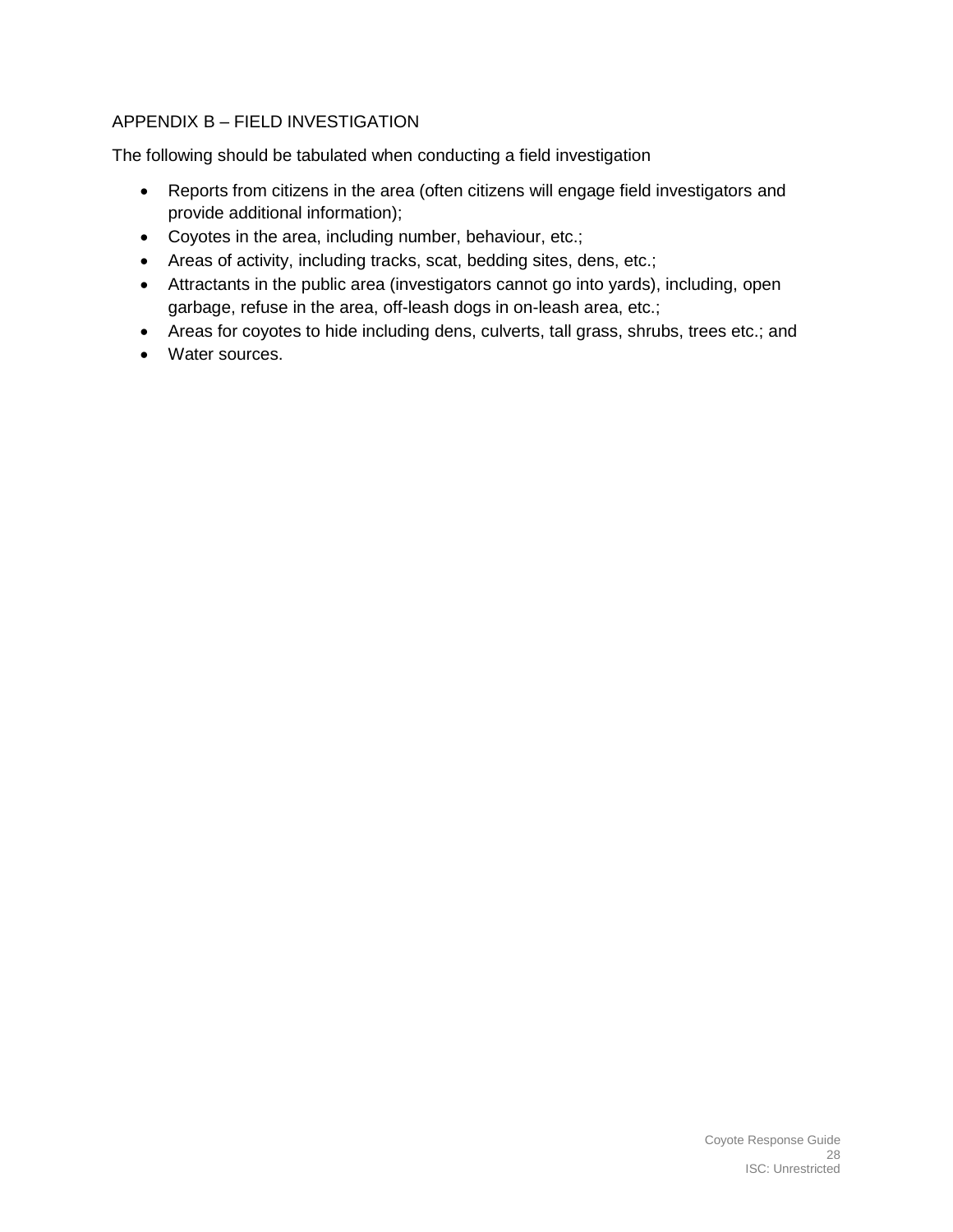### <span id="page-28-0"></span>**APPENDIX C – BYLAW INFRACTIONS**

This appendix includes excerpts from bylaws where if a citizen were to contravene, it could increase coyote conflict. A partial list of violations is below, followed by full clauses. Current as of Q1 2018.

### Responsible Pet Ownership Bylaw

- Dogs or cats at large (not under control of a person responsible by a leash and is or actually on property other than the property in respect of which the Owner of the Animal or Animals has the right of occupation). Includes off-leash dogs in on-leash parks and cats outside their owner's property.
- Dogs not under owner's control in off-leash areas
- Owners are not picking up pet's waste in public areas
- Owners are allowing dogs in prohibited areas for example (but not limited to) Nosehill Park escarpment zones, Weaselhead, Inglewood Bird Sanctuary.
- Owners are not using the legal leash length (2 m) on pathways. Leashes that are over two m in length may give the perception that the dog is not with the human and make it more vulnerable.

### Community Standards Bylaw

 Yards are not clean and tidy and have attractants for wildlife. Such as overflowing birdfeeders, pet food left out, food garbage not in a proper container, fruit that has dropped from trees and not picked up etc.

### Parks and Pathway Bylaw

- Citizens are feeding wildlife in parks
- Citizens are leaving waste in parks

Waste and Recycling Bylaw

 Citizens are not properly disposing of their garbage, recyclables or compost in the bins provided or ensuring that additional bags are secure (i.e., not being ripped open by wildlife).

### **Responsible Pet Ownership 23M2006**

Relevant definitions in bylaw

- "*Animal*" means any bird, reptile, amphibian or mammal excluding humans and wildlife;
- "*Leash*" means a chain or other material capable of restraining the Animal on which it is being used;
- "*Running at Large*" means:

(i) an Animal or Animals which are not under the control of a person responsible by means of a Leash and is or are actually upon property other than the property in respect of which the Owner of the Animal or Animals has the right of occupation, or upon any highway, thoroughfare, street, road, trail, avenue, parkway, lane, alley, square, bridge, causeway, trestleway, sidewalk (including the boulevard portion of the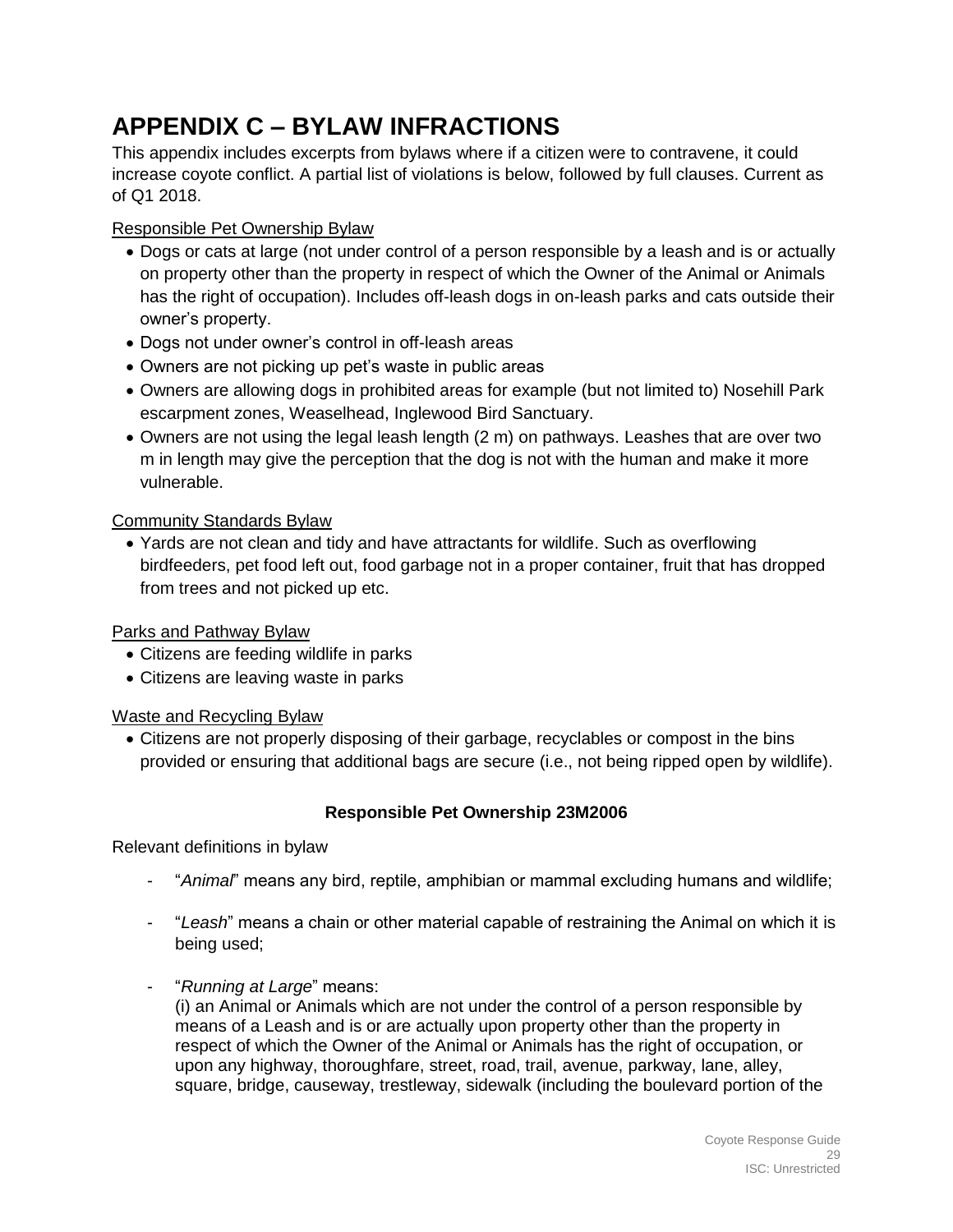sidewalk), Park or other public place which has not been designated as an off Leash area by the Director, Calgary Parks, or (7M2016, 2016 February 18)

(ii) an Animal or Animals which are under the control of a person responsible by means of a Leash and which cause damage to persons, property or other Animals;

#### **Responsibilities of owners**

#### Running at large

12. The Owner of an Animal shall ensure that such Animal is not Running at Large.

#### Dogs in off leash areas

13. (1) Notwithstanding Section 12, an Owner of a dog is not required to have the dog on a Leash in a Park or portion of a Park which has been designated as an "off Leash area" by the Director, Calgary Parks. (7M2016, 2016 February 18)

(2) The Owner of a dog in an "off Leash area" shall ensure that such dog is under control at all times.

#### Dogs in prohibited areas

15. (1) The Owner of a dog shall ensure that such dog does not enter or remain in or on: (a) a School Ground, Playground, Sports Field, Golf Course, Cemetery, Wading or Swimming Area, or a Pathway; or

(b) any other area where dogs are prohibited by posted signs.(B/L 48M2008, NOVEMBER 3, 2008)

(2) The Owner of a dog shall ensure that such dog does not enter or remain in a Park, or any part thereof, where the dog is within five (5) meters of a Play Structure, a Wading Pool or Swimming Area, a Sports Field, a Golf Course or a Cemetery.

(3) The Owner of a dog shall ensure that such dog does not enter or remain in a Park or any part of a Park or on a Pathway which has been designated by the Director, Parks as an area where dogs are prohibited.

#### Dogs Permitted on Pathways

(4) Notwithstanding subsection 15(1) or 15(2), the Owner of a dog may allow such dog to pass along or across a Pathway, including a Pathway that runs through an area designated as an off-Leash area, only if such dog:

(a) is secured by a Leash of no greater length than two (2) metres;

17. (1) The Owner of an Animal shall ensure that such Animal shall not be left unattended while tethered or tied on premises where the public has access, whether the access is express or implied.

(2) The Owner of an Animal shall ensure that such Animal shall not be left unsupervised while tethered or tied on private property.

22. (1) If an Animal defecates on any public or private property other than the property of its Owner, the Owner shall remove such feces immediately.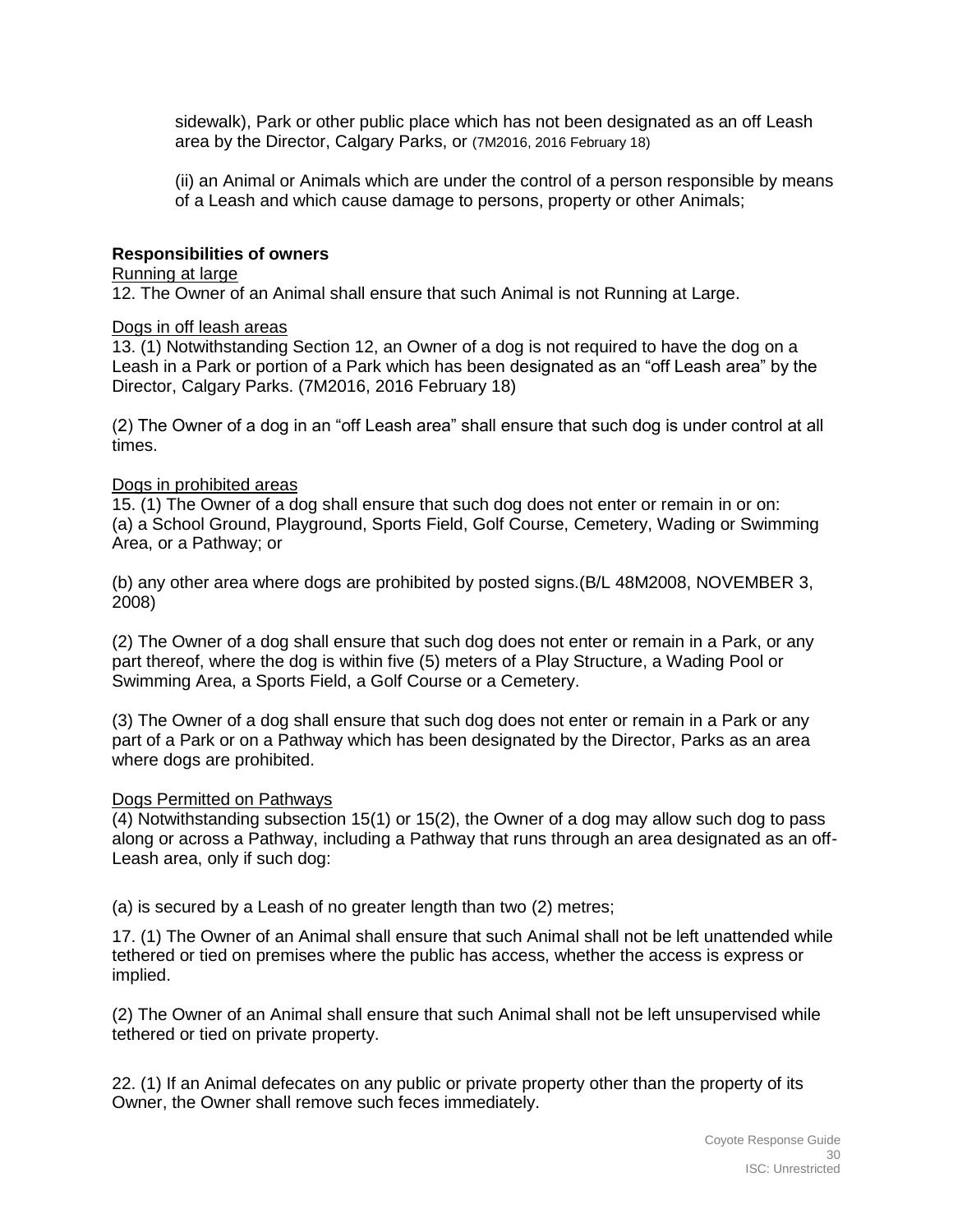(2) If an Animal is on any public or private property other than the property of its Owner, the Owner shall have in his possession a suitable means of facilitating the removal of the Animal's feces.

### **Community Standards Bylaw 5M2004**

Relevant definitions in bylaw

- "*Composting*" means the managed practice of recycling organic material, including food and yard waste, through biological degradation in a container or pile, to create a useable soil conditioner; (51M2016, 2016 December 14)
- "*Open Composting Pile*" means a Composting site which is not fully contained in a Structure:
- "*Structure"* means a building, garage, shed, Fence or other thing erected or placed in, on, over or under land, whether or not it is affixed to the land; (52M2010, 2010 July 19) (51M2016, 2016 December 14)

#### Accumulation of Materials

8. (1) No owner or occupier of a Premises shall allow on the Premises, the accumulation of:

- (a) any material that creates unpleasant odors;
- (b) any material likely to attract pests; or
- (c) animal remains, parts of animal remains, or animal feces.

8. (3) No owner or occupier of a Premises shall allow the following to accumulate on the Premises such that the accumulation is visible to a Person viewing from outside the property:

#### (a) loose garbage;

(f) yard waste, including grass, tree and hedge cuttings but excluding the contents of a Composting Pile as defined in this Bylaw. (14M2009, 2009 April 06) (51M2016, 2016 December 14)

#### Regulation of composting

25. (1) No owner or occupier of a Premises shall place or allow to be placed cat feces, dog feces, animal parts or animal meat on a Composting pile or in a Composting container<sup>1</sup> on the Premises.

(2) No owner or occupier of a Premises shall allow an Open Composting Pile on the Premises within ten (10) metres of an adjacent dwelling house, measured from the nearest part of the Open Composting Pile to the nearest part of the adjacent dwelling house.

(3) Every owner or occupier who allows a Composting container or Composting pile to remain on a Premises must ensure that it is maintained in such a manner that it does not become a nuisance by:

(a) creating offensive odours; or

(b) attracting pests.

Grass

 <sup>1</sup> This refers to backyard composters, not City of Calgary Green Bins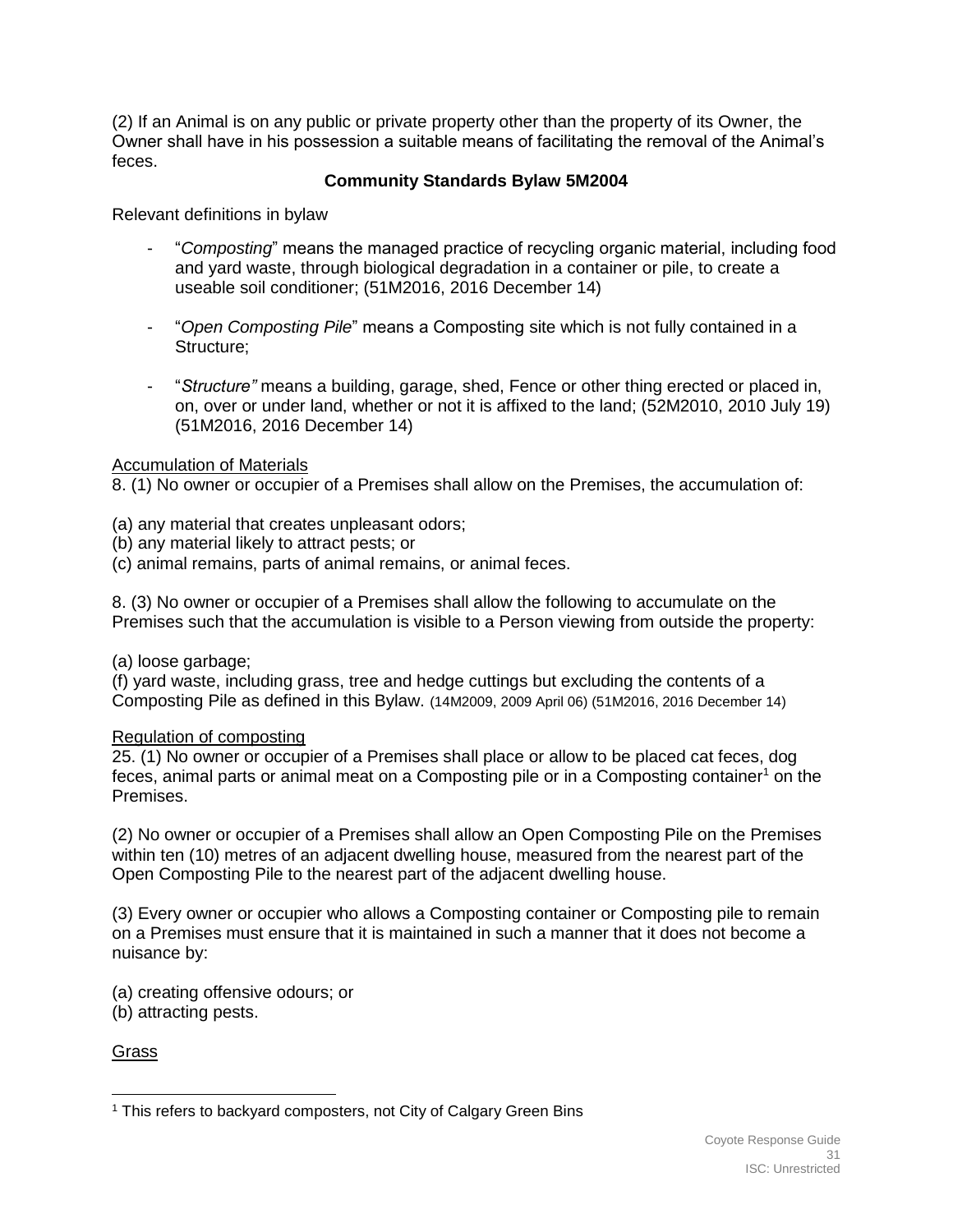46. (1) No owner or occupier of a Premises shall allow grass or other Herbaceous Plants on the Premises to exceed a height of 15 centimetres.

### **Parks and Pathway Bylaw 20M2003**

Relevant definitions in bylaw

- "*Natural Area*" means City controlled land or water or both which contains native plant or animal ecological or geographical systems including wetlands, escarpments, riparian corridors, grasslands, wood lands and other wildlife habitat;
- "*Park*" means a public space controlled by The City and set aside as a Park to be used for rest, recreation, exercise, pleasure, amusement, and enjoyment and includes:
	- (i) Playgrounds;<br>- (ii) Cemeteries:
	- (ii) Cemeteries;
	- (iii) Natural Areas;
	- (iv) Sports Fields;
	- (v) Pathways;
	- (vi) Trails; and
	- (vii) Park Roadways;
	- but does not include golf courses;
- "*Waste*" means anything that is discarded;

17. No Person shall:

(e) pester, feed or otherwise interfere with any animal in a Park.

27. (1) In a Park, no person shall leave or dispose of Waste except in receptacles specifically provided for Waste disposal.

(2) In a Park, no person shall leave or dispose of Waste from a vehicle except in receptacles specifically provided for Waste disposal.

(3) In a Park, no person shall leave or dispose of Waste that is burning. (39M2008, 2008 September 08)

#### **Waste and Recycling Bylaw 20M2001**

Relevant definitions in bylaw

23. An owner must ensure that residential waste containers used at the owner's premises are filled so that: (40M2016, 2017 November 01)

(a) the cover of the container fits properly;

24. An owner must ensure that plastic garbage bags used at the owner's premises: (40M2016, 2017 November 01)

(a) are water-tight and securely tied;

(b) are capable of holding their contents without breaking;